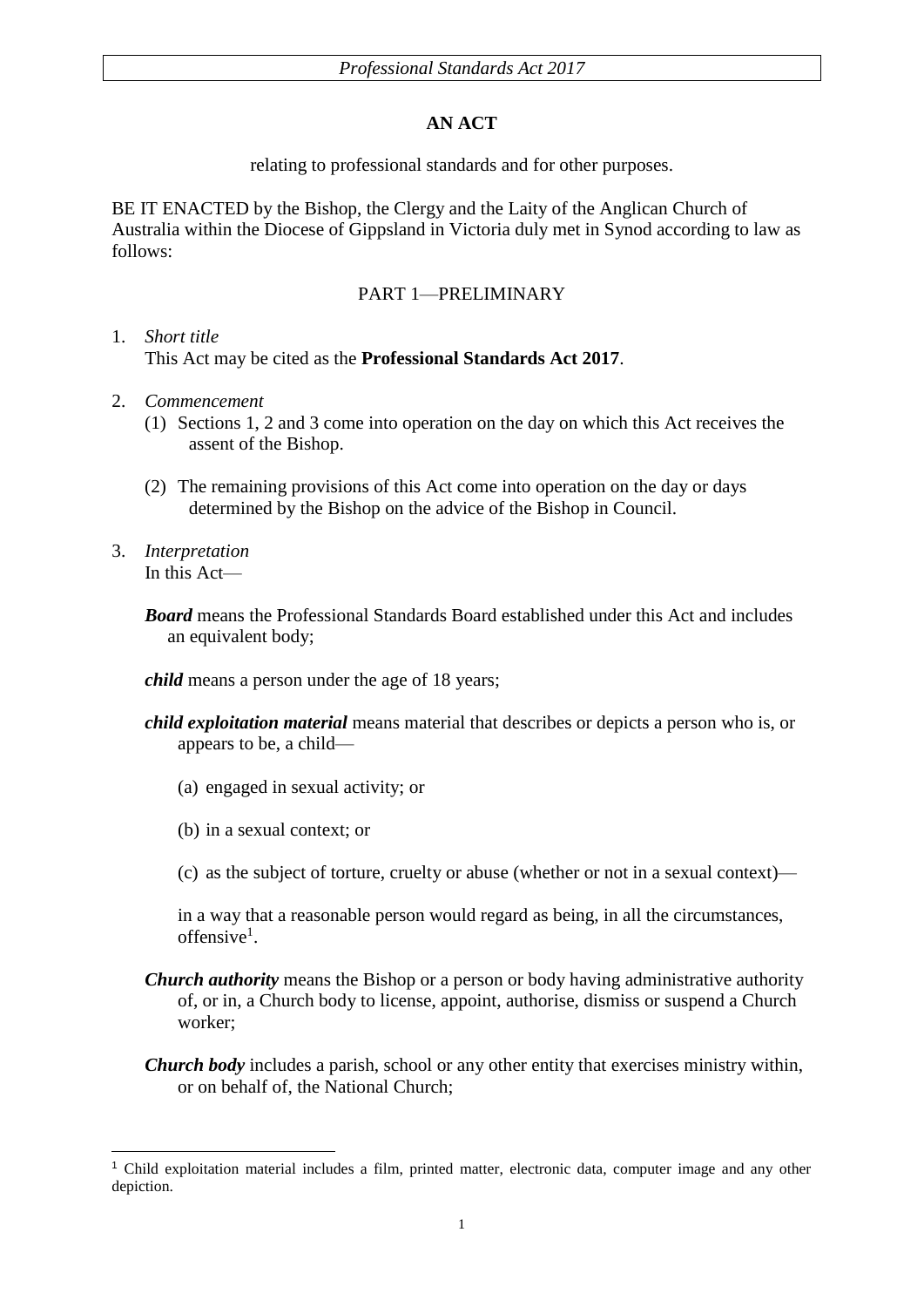*Church worker* means a person who is or who at any relevant time was—

- (a) a member of the clergy; or
- (b) a person employed by a Church body; or
- (c) a person holding a position or performing a function with the actual or apparent authority of a Church authority or Church body—

but does not include a bishop subject to the jurisdiction of the Special Tribunal established under the National Constitution;

*code of conduct* means a code of conduct approved from time to time under section 7;

*conduct* includes omission;

*Director* means the Director of Professional Standards appointed under section 19 and includes an acting Director of Professional Standards and a Deputy Director of Professional Standards;

*engagement* includes employment;

- *equivalent body* means a body of another diocese of the National Church exercising powers, duties or functions equivalent to those of the PSC or the Board, as the case may be or, where there is no such body, the bishop of the diocese;
- *examinable conduct* means conduct, wherever or whenever occurring, the subject of information which, if established, might call into question—
	- (a) the fitness of a Church worker, whether temporarily or permanently, now or in the future to hold a particular office, licence or position of responsibility in the National Church or to remain in Holy Orders or in the employment of a Church body; or
	- (b) whether, in the exercise of a Church worker's ministry or employment, or in the performance of any function, the Church worker should be subject to certain conditions or restrictions;

*General Synod* means the General Synod under the National Constitution;

*Gippsland corporation* means the Anglican Diocese of Gippsland Administration Ltd;

*information* means information of whatever nature and from whatsoever source relating to alleged—

- (a) physical, sexual, spiritual, financial or emotional abuse;
- (b) harassment or assault;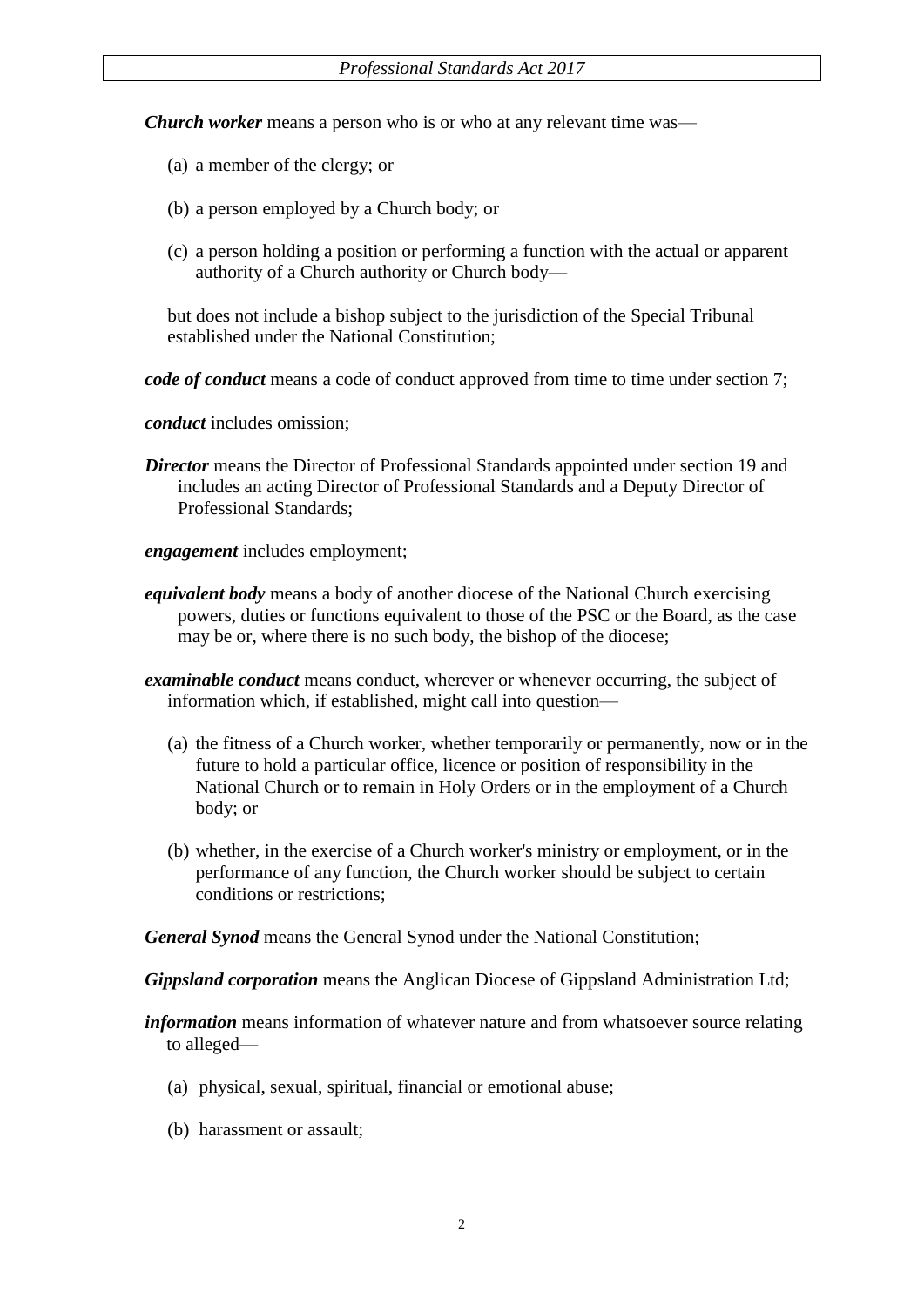- (c) possession, making or distribution of child exploitation material;
- (d) bullying;
- (e) breach of a code of conduct;

*member of the clergy* means a person in Holy Orders;

*National Church* means the Anglican Church of Australia;

- *National Constitution* means the Constitution of the Anglican Church of Australia;
- *National Register* means the National Register established by a Canon of General Synod or a system of recording determinations of the Board and equivalent bodies approved by the Standing Committee of General Synod;
- *process failure* means a failure, before the commencement of this Act, by a Church body or Church authority to deal appropriately with, or investigate, matters referred to in  $\frac{\text{pargraph}}{\text{a}}$  or (b) of the definition of information;
- *Professional Standards Committee* or *PSC* means the Professional Standards Committee established under section 10.

*prohibition order* means an order prohibiting a Church worker from—

- (a) holding a specified position or office in, or being employed by, a Church body or Church authority; or
- (b) carrying out any specified functions in relation to an office or position in the diocese or in relation to employment by a Church body;
- *protocol* means a protocol approved from time to time by the Gippsland corporation under section 9;
- *referring body* means the PSC or an equivalent body that refers a question, or questions, to the Board under section 44;
- *respondent* means a Church worker whose alleged conduct or omission is the subject of information;
- *sexual harassment or assault* includes abusive behaviour—
	- (a) by a person with a child for the sexual gratification of the person;
	- (b) by a person in a position of authority over an adult for the sexual gratification of the person.
- 4. *Conviction of a sexual offence against a child*
	- (1) In this Act, a reference to a conviction of a sexual offence is a reference to a conviction of a sexual offence against a child within the meaning of Division (8C) of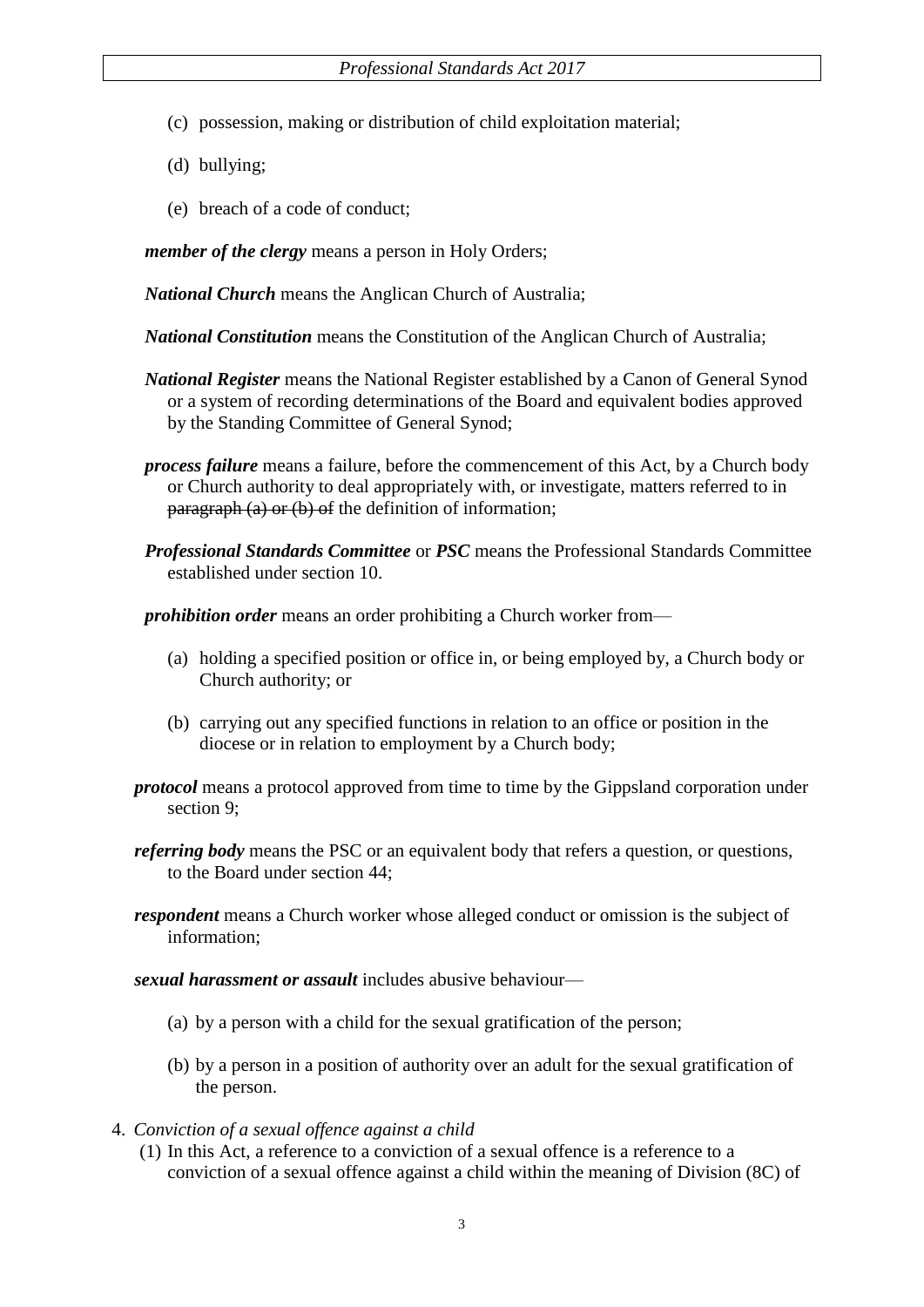## Part 1 of the **Crimes Act 1958** of Victoria.

- (2) If a person convicted of an offence against a law of another State or a Territory substantially similar to a sexual offence against a child within the meaning of the Division (8C) of the **Crimes Act 1958** of Victoria*,* the conviction for the offence against that law is to be taken for the purposes of this Act to be a conviction of a sexual offence against a child within the meaning of Division (8C) of Part 1 of the **Crimes Act 1958** of Victoria.
- 5. *When person is taken to be engaged* For the purposes of this Act, a person—
	- (a) employed by a Church authority or Church body; or
	- (b) holding a position or performing a function with the actual or apparent authority of a Church authority or a Church body—

is to be taken to be engaged by the Church authority or Church body.

6. *Agreements and arrangements*

The Gippsland corporation may enter into such agreements or arrangements, as it sees fit, with a relevant authority of another diocese as to the terms on which powers and functions of the equivalent bodies or person of that diocese are to be exercised by the persons holding office in, or as delegates of, the PSC, or by the members or secretary of the Board.

7. *Code of conduct*

The Synod or the Bishop in Council must from time to time, by resolution, approve a Code of Conduct for observance by Church workers in the Diocese.

8. *Promulgation of Code of Conduct*

The Bishop in Council, through the PSC and by such other means as may be considered appropriate, must take such steps as may be necessary or desirable to promote the knowledge, understanding and observance of any Code of Conduct applicable in the Diocese.

- 9. *Protocols*
	- (1) The Gippsland corporation must from time to time consider and approve protocols, not inconsistent with this Act, for implementation in relation to information.
	- (2) The protocols must include—
		- (a) procedures for receiving information;
		- (b) the appointment, role and function of contact persons;
		- (c) provision for informing complainants and victims of alleged conduct the subject of information, and respondents, or rights, remedies and relevant procedures available to them;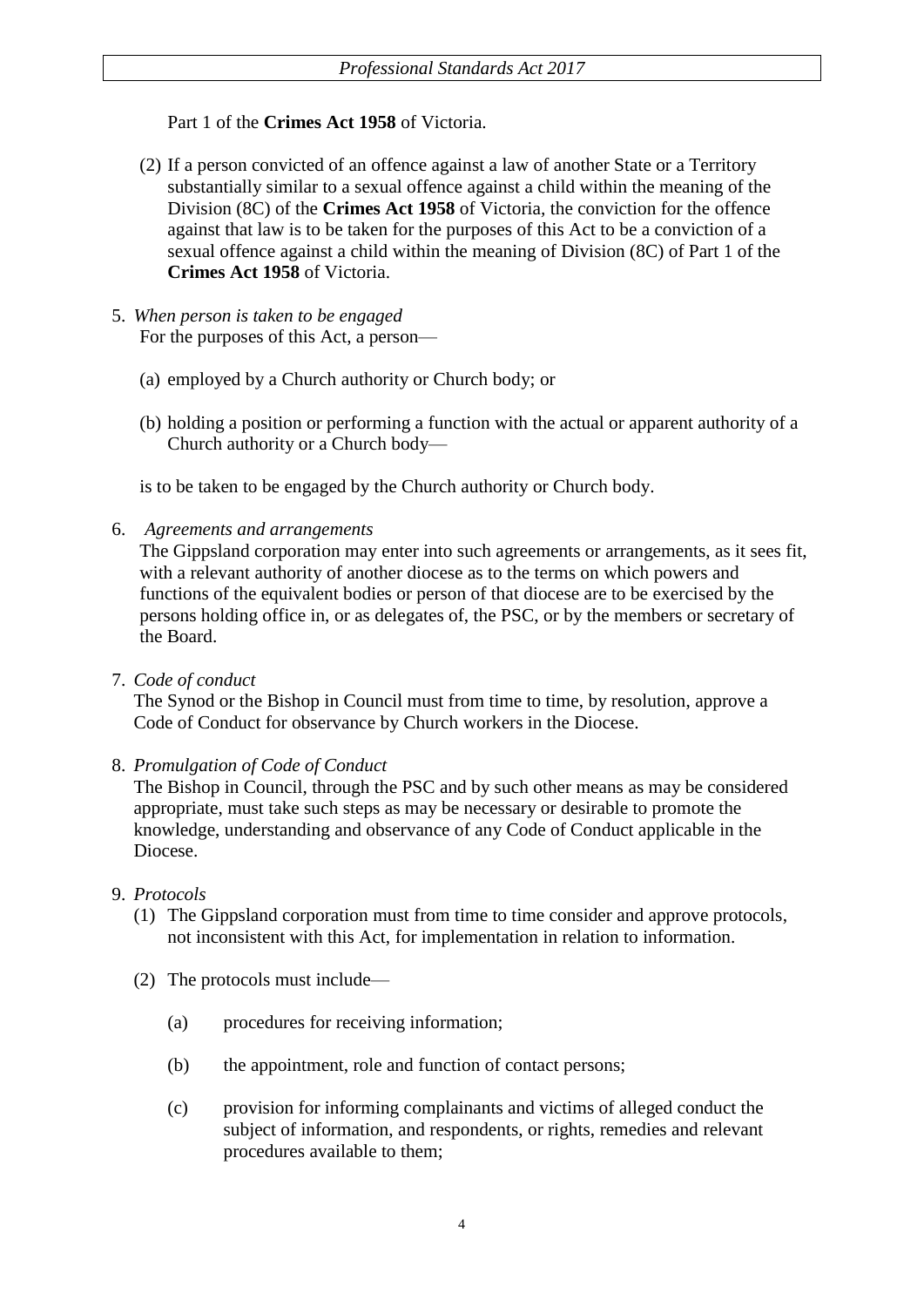- (d) provision for assisting or supporting, as appropriate, all persons affected by alleged conduct the subject of information;
- (e) an explanation of the processes for investigating and dealing with information;
- (f) provision for dealing fairly with respondents;
- (g) processes for referral to mediation and conciliation in appropriate circumstances;
- (h) processes for dealing with alleged process failure;
- (i) provisions for regular information, reports, advice and recommendations to the Bishop and any other relevant Church authority at each stage of the process of dealing with information;
- (j) procedures for working, where necessary, with law enforcement, prosecution or child protection authorities of the States and Territories and of the Commonwealth of Australia;
- (k) procedures for mandatory reporting of alleged examinable conduct to the Director or a member of the police, or both;
- (l) procedures and requirements—
	- (i) for the issue by the Director of clearances for fitness to members of the clergy;
	- (ii) for the issue by the Director of clearances for fitness to Church workers, other than members of the clergy—

including the manner of making an application for a clearance, the period for which a clearance is current and the terms and conditions to which a clearance may be subject.

### PART 2—PROFESSIONAL STANDARDS COMMITTEE

- 10. *Professional Standards Committee*
	- (1) There must be a Professional Standards Committee for the Diocese, consisting of not less than 5 members.
	- (2) The members of the PSC must be appointed, and hold office, on such terms and conditions as may be determined by the directors of the Gippsland corporation from time to time or in accordance with regulations made by the Bishop in Council.
	- (3) The directors of the Gippsland corporation must appoint one of the members of the PSC as its convener.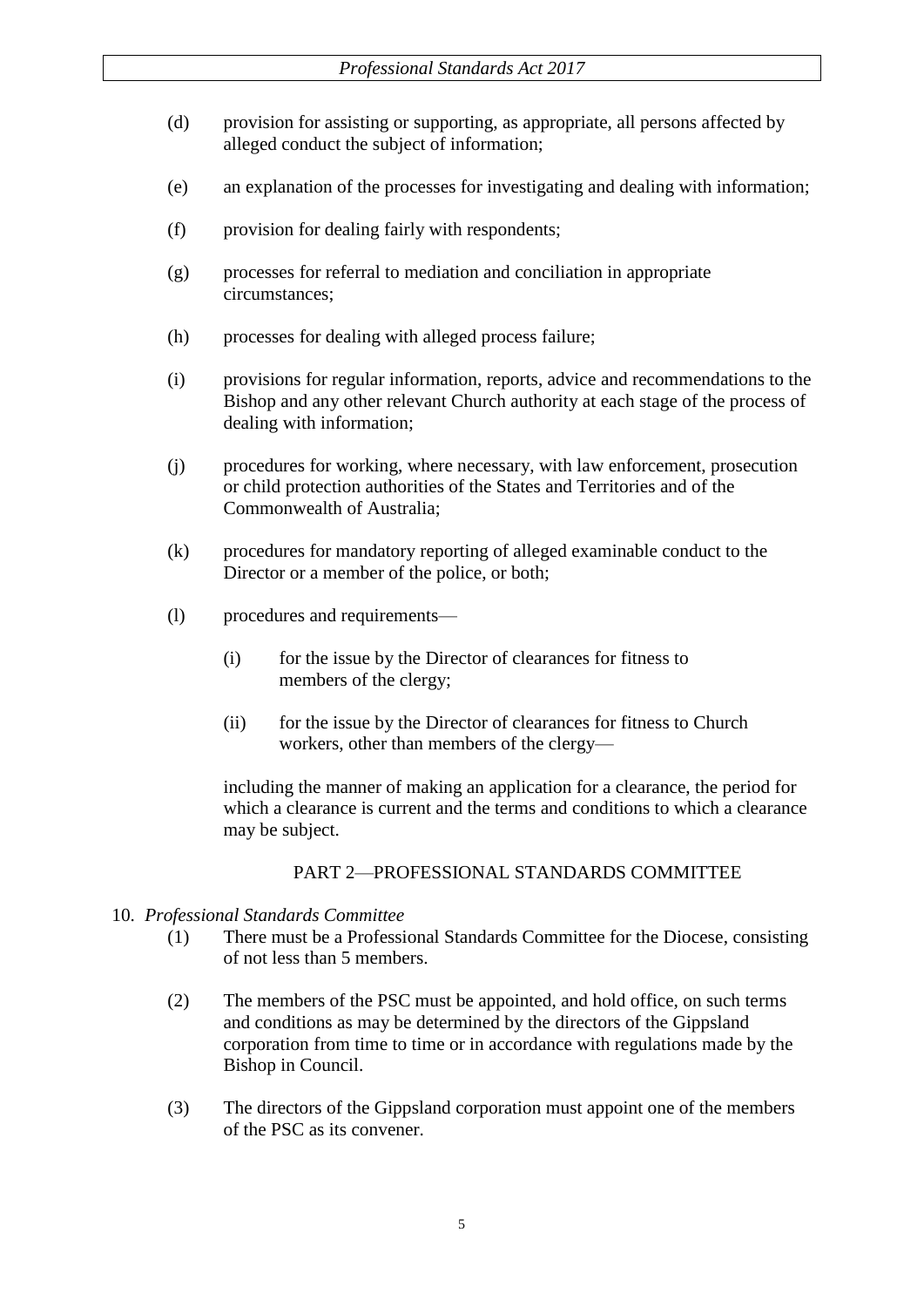- (4) The membership of the PSC must be constituted so as collectively to provide experience and appropriate professional qualifications in—
	- $\left( a\right)$   $\quad$  law;
	- (b) ordained ministry;
	- (c) child protection, social work, ethics or counselling.
- (5) The PSC must include at least one person who is not a member of the National Church and, so far as it is reasonably practicable, must include at least one man and one woman.
- 11. *Meetings and procedure*
	- (1) The PSC may meet from time to time as determined by the convener or by a majority of its members and may conduct its business by telephone or electronic communication.
	- (2) The procedures of the PSC are as determined by the PSC.
	- (3) A majority of the members constitutes a quorum.
	- (4) A decision taken otherwise than at a meeting of the PSC, if supported by a majority of the members of the PSC, constitutes a decision of the PSC.
	- (5) The PSC must in all things act as expeditiously as possible.

### 12. *Vacancies*

An act or proceeding of the PSC is not invalid by reason of a vacancy in its membership and, despite the subsequent discovery of a defect in the appointment of a member, any such act or proceeding is as valid and effectual as if the member had been duly nominated or appointed.

### 13. *PSC may constitute equivalent body*

PSC may constitute an equivalent body, either generally or for a particular case or matter.

## 14. *Confidentiality*

Subject to this Act, the Director, a member of the PSC, a Church authority or a person engaged on work related to the affairs of the PSC must not divulge information that comes to his or her knowledge by reason of that office or position otherwise than—

- (a) in the course of carrying out duties of an office or position;
- (b) as authorised by or under this Act or a protocol;
- (c) under a requirement of law;
- (d) to an insurer or insurance broker if the information may give rise to, or be relevant to, a claim for indemnity by a Church body or Church authority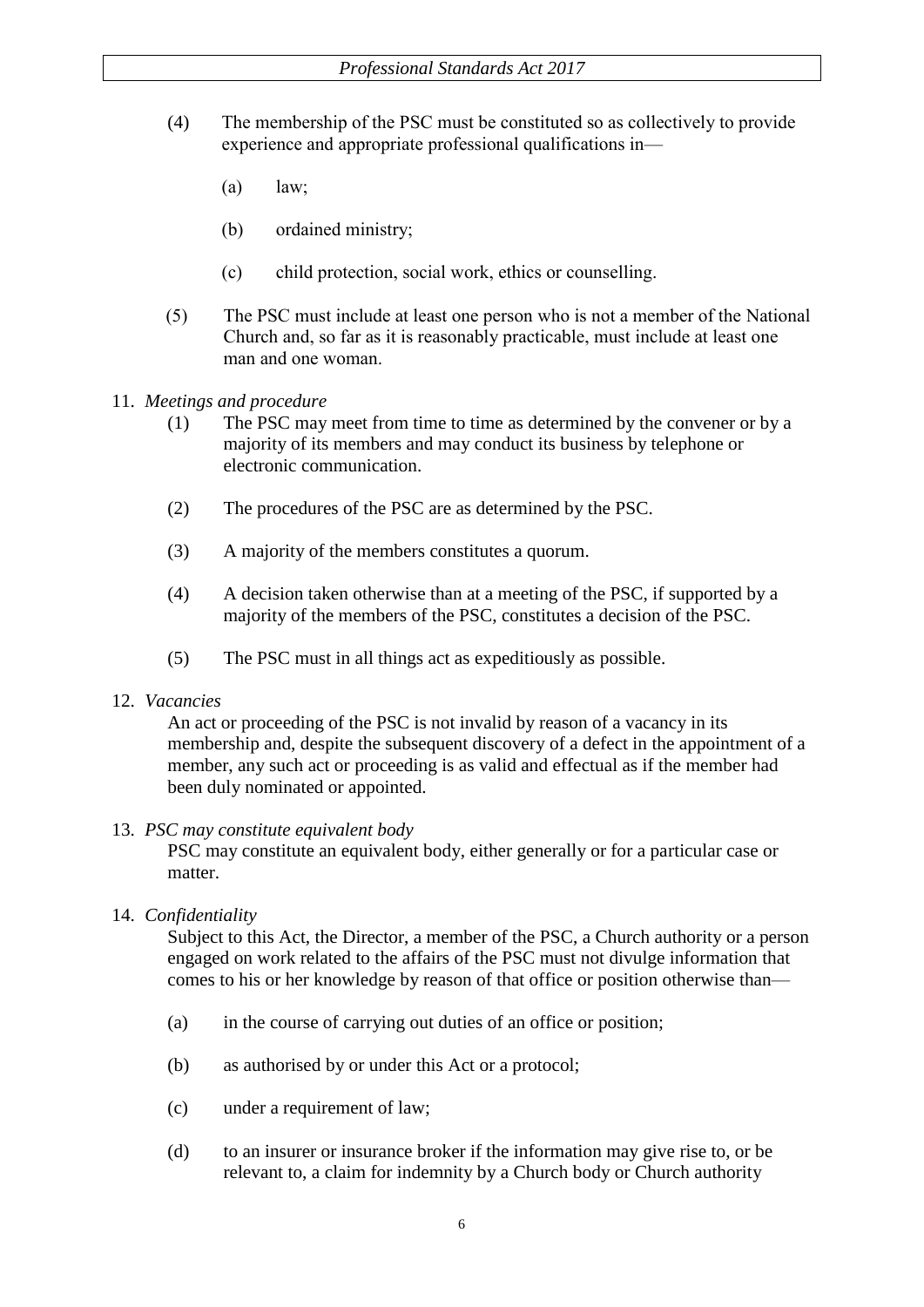against the insurer or relevant to obtaining or continuing insurance cover.

15. *Disclosure to an equivalent body*

The PSC must disclose to an equivalent body relevant details of information in its possession concerning the alleged conduct of a Church worker that—

- (a) is relevant to, or arises during the course of, an investigation undertaken by the PSC where the PSC knows that the Church worker resides in the diocese of the equivalent body;
- (b) is information concerning conduct alleged to have occurred in the diocese of the equivalent body—

and must co-operate with any equivalent body.

- 16. *Making material public*
	- (1) Subject to subsection (2), the PSC may, without disclosing the identity of any person who has provided information to the PSC, make public such material on its activities as it lawfully may disclose.
	- (2) The PSC must not make public any material that is the subject of a reference to the Board, unless the Board directs or approves.
- 17. *Annual reports*
	- (1) The PSC must report each year to the Bishop in Council on its activities in the preceding year, but without disclosing the identity of any informant, complainant or respondent.
	- (2) Despite (1), the PSC may disclose the identity of a respondent who has been exonerated from an allegation the subject of information or who has been the subject of a determination or recommendation by the Board.

## 18. *Powers and duties of the PSC*

(1) Subject to this Act, the PSC has the following powers and duties—

- (a) implementing the protocols;
- (b) receiving information;
- (c) acting on information in accordance with this Act and the protocols;
- (d) appointing suitable persons to fulfill the several roles required to implement the protocols;
- (e) where appropriate, arranging for the conciliation or mediation of a complaint the subject of information;
- (f) investigating information in a timely and appropriate manner;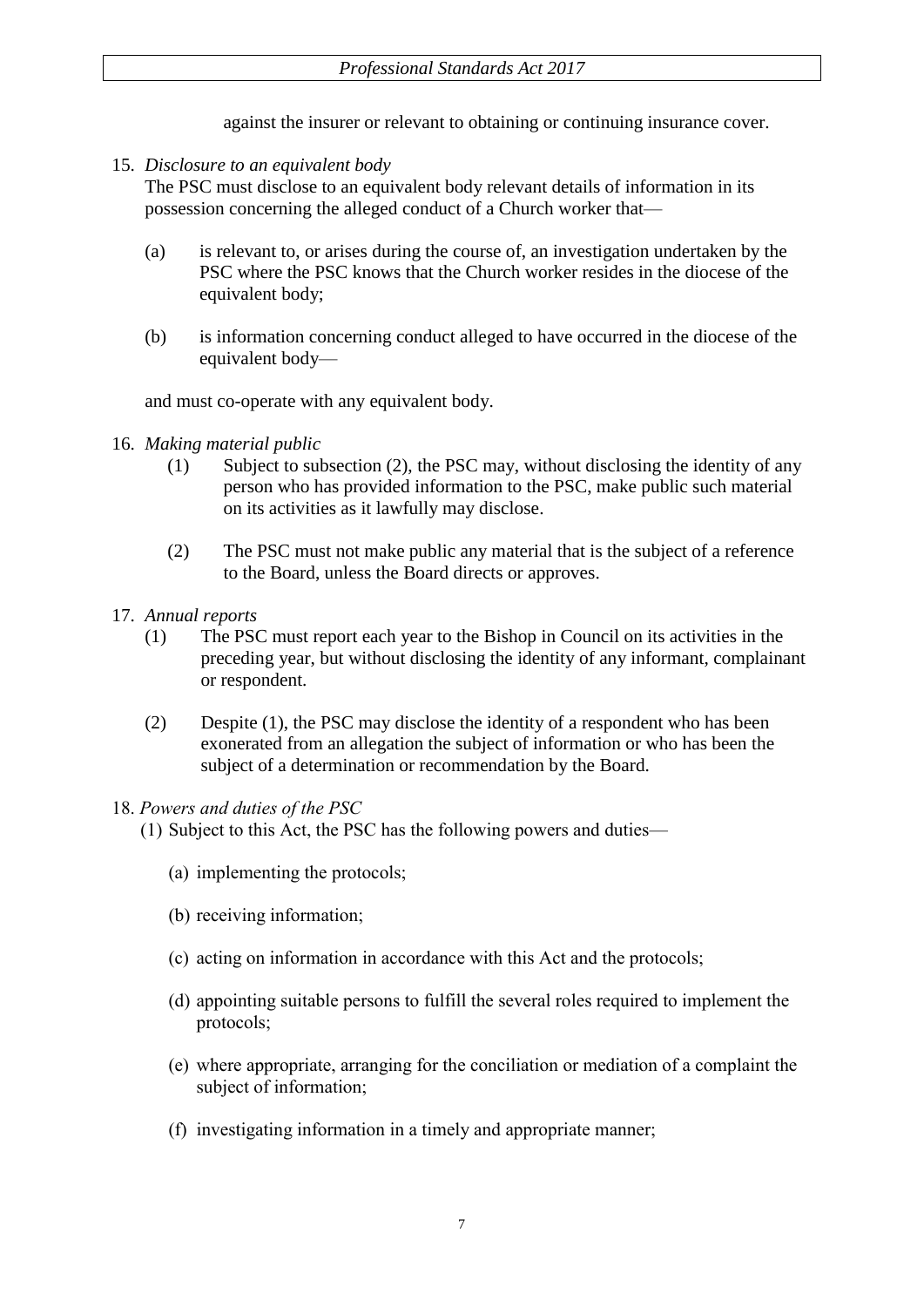- (g) where appropriate, recommending to the Bishop in Council any changes to the protocols;
- (h) advising any relevant Church authority or Church body as to the financial or other needs of a person affected by conduct the subject of information and as to any possible or actual legal proceedings against a Church body or Church authority arising out of the alleged conduct of a Church worker;
- (i) referring any information in its possession to a member of a law enforcement, prosecution or child protection authority of a State or Territory or of the Commonwealth of Australia to which the information is, or may be, relevant;
- (j) maintaining proper records of all information received and of action taken in relation to such information;
- (k) exercising such other powers and functions as are conferred on it by this or any other Act.
- (2) The power and duty of the PSC to exercise its functions under this Act arise in respect of–
	- (a) conduct wherever it is alleged to have been engaged in by a Church worker resident or licensed in the Diocese, or engaged in by a Church authority;
	- (b) conduct that is alleged to have occurred within the Diocese, wherever the Church worker involved in the alleged conduct may reside;
	- (c) conduct, wherever it is alleged to have been engaged in, and wherever it is alleged to have occurred, by a Church worker, wherever the Church worker may reside—
		- (i) in respect of or affecting a person resident in the Diocese; or
		- (ii) that may affect a Church body or Church authority or property held in trust for the benefit of, or in connection with, the National Church or a Church body in the Diocese.

PART 3—DIRECTOR OF PROFESSIONAL STANDARDS

#### 19. *Appointment of Director*

(1)There must be a Director of Professional Standards for the Diocese.

- (2)There may also be a Deputy Director of Professional Standards or more than one such Deputy.
- (3)The Director, and any Deputy Director, must be appointed by the Gippsland corporation and hold office on such terms and conditions as may be determined from time to time by resolution of the Directors of the Gippsland corporation, after consultation with the Bishop in Council.

#### 20. *Appointment of Acting Director*

(1) The Gippsland corporation may appoint an acting Director of Professional Standards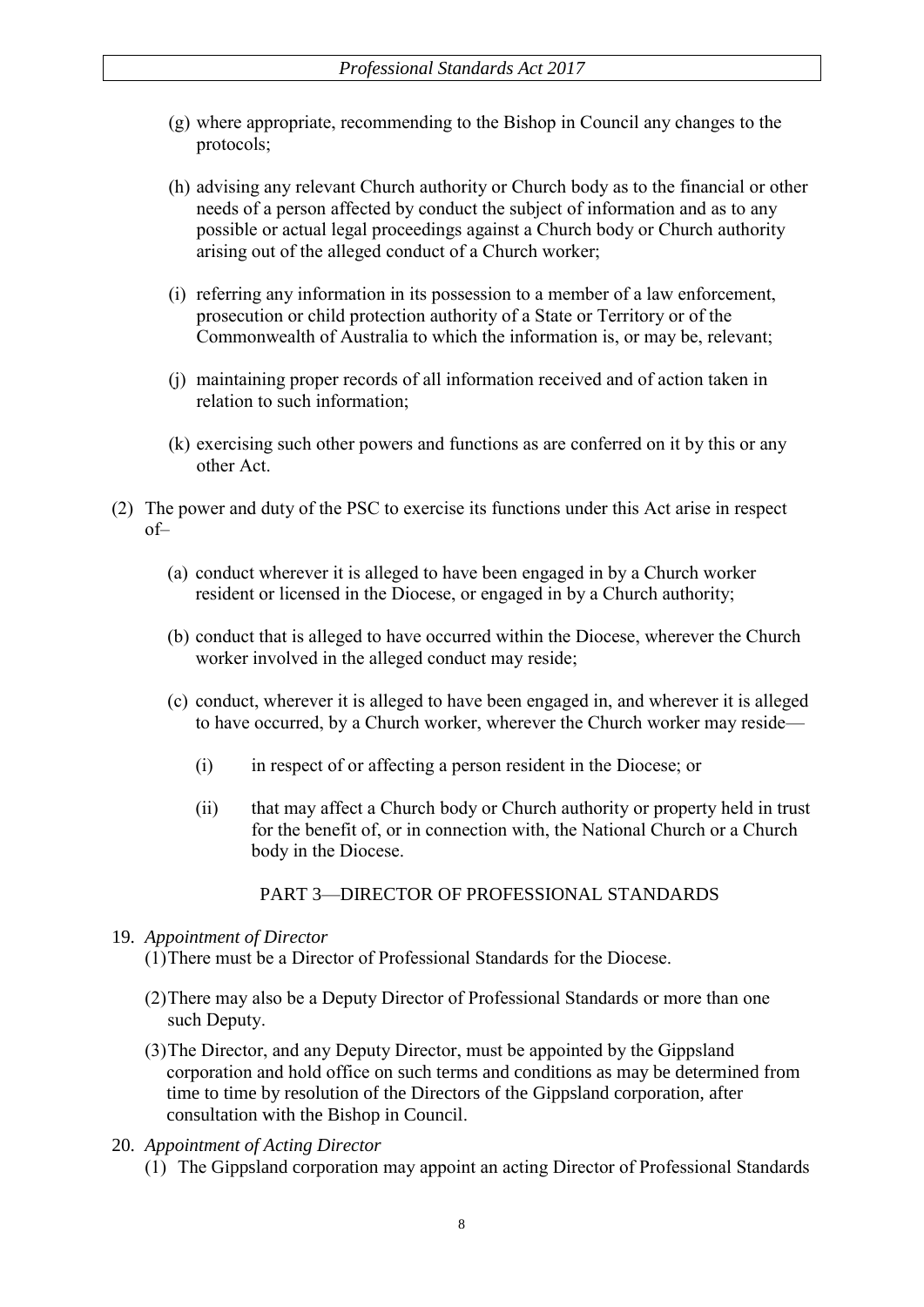on such terms and conditions as may be determined by resolution of the Directors of the Corporation.

- (2) The acting Director of Professional Standards may act in that capacity during the absence of the Director or during a vacancy in the office of Director.
- (3) An acting Director of Professional Standards when acting in that capacity is taken to be the Director and has all the powers and functions of the Director.

#### *Functions of Director*

21. The Director has the following functions—

- (a) to receive information on behalf of the PSC;
- (b) to manage the implementation of the protocols in respect of information;
- (c) to be the executive officer of the PSC;
- (d) to attend meetings of the PSC unless the PSC, in respect of a particular meeting or part of a meeting, otherwise determines;
- (e) such other functions and duties as may be prescribed by this or any other Act or as may be determined by the Gippsland corporation or the PSC.

#### 22. *Director may act for another Diocese*

The Director may act in a corresponding capacity for another Diocese either generally or for a particular case or matter.

### PART 4—INVESTIGATION

### 23. *Information to be reported*

A Church worker or Church authority must, as soon as possible after becoming aware of any information (within the meaning of section 3)—

- (a) report the information to the PSC;
- (b) in the case of becoming aware of an alleged sexual offence against a child, within the meaning of the *Crimes Act 1958*, report the information to the PSC and a member of the police, unless there are reasonable grounds to believe that the information is already known to the PSC or a member of the police.
- 24. *Obligation to investigate examinable conduct*

Subject to this Act, if the PSC considers that the subject matter of information constitutes examinable conduct, it must investigate the information.

#### 25. *PSC may refer matters to an equivalent body*

If the PSC considers it appropriate to do so, it may refer the subject matter of information, or the investigation of information, to an equivalent body.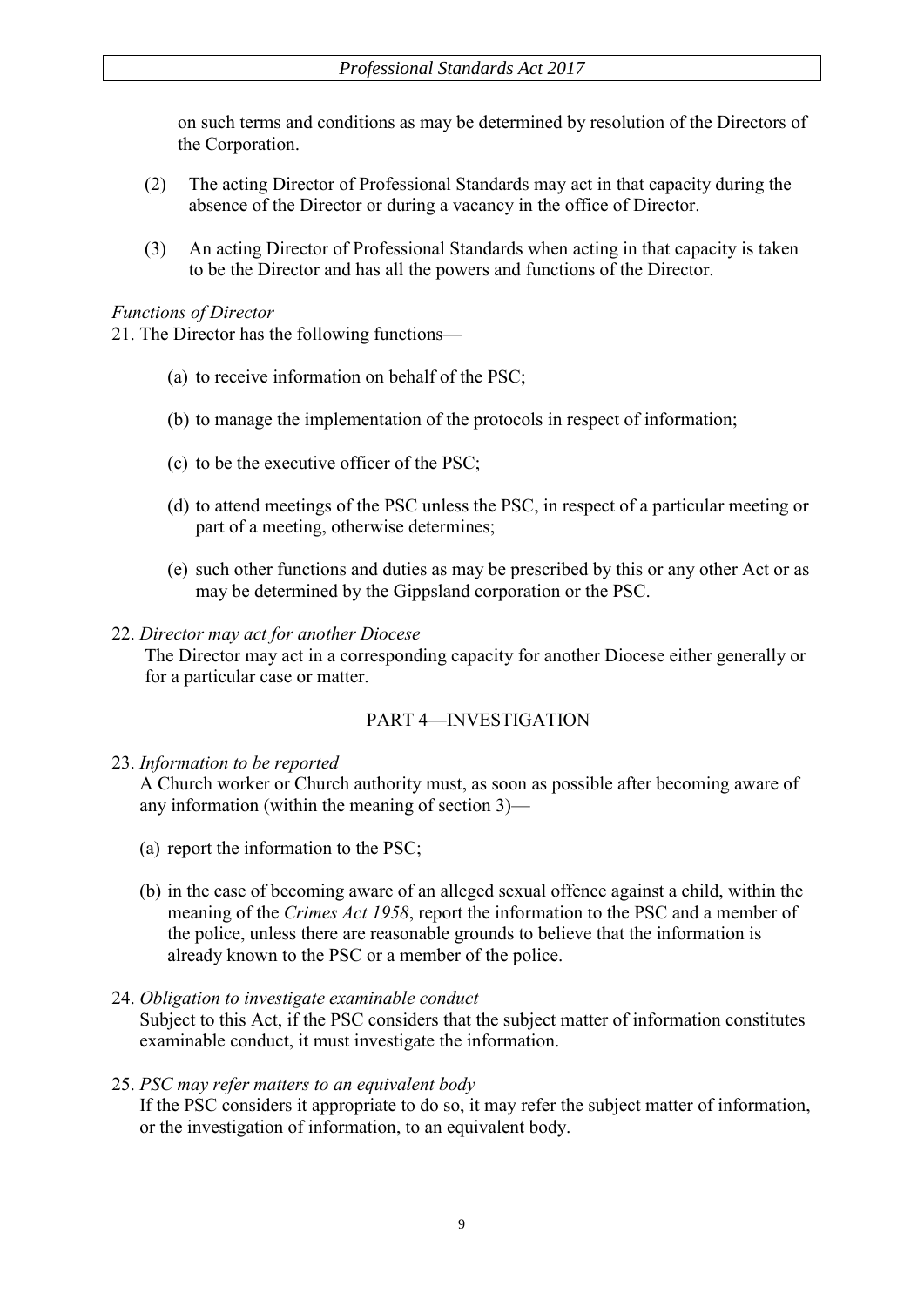- 26. *Where PSC and equivalent body have power and duty to investigate same matter* 
	- (1) If the PSC and one or more equivalent bodies have the power and duty to investigate information concerning the alleged conduct or omission of the same Church worker and cannot agree—
		- (a) which body is to carry out the investigation or part of it; or
		- (b) whether a question specified in section 44 should be referred to the Board or an equivalent body that has power to investigate the matter—

the PSC must refer the disagreement for decision by the Director and the persons acting in a corresponding capacity for each other diocese acting together.

- (2) The PSC must act in accordance with the unanimous decision of the persons referred to in subsection (1) or, if those persons cannot agree within a reasonable time after the disagreement is referred, the PSC must refer the matter to a member of the House of Bishops appointed by the Primate.
- (3) In making a decision under subsection (2), the Director is not bound by the views or instructions of the PSC but must take into account the most convenient course for all concerned and the proper and expeditious conduct of the investigation or referral, as the case may be.
- (4) In all matters affecting the operation of this Act, the PSC and the Director must cooperate with, and assist, an equivalent body and a person acting in the corresponding capacity of the Director in another diocese.

## 27. *When PSC may refrain from further investigation*

- (1) The PSC may refrain from further investigation of information if—
	- (a) in its opinion, the allegations the subject of information are false, vexatious or misconceived, or their subject matter is trivial;
	- (b) the subject matter is under investigation by some other competent person or body or is the subject of legal proceedings;
	- (c) the person making the allegations of examinable conduct or a person affected by the conduct the subject of the information has failed to provide further particulars or to verify the allegations by statutory declaration as requested by the Director or the PSC; or
	- (d) in its opinion, there is insufficient reliable evidence to warrant an investigation or further investigation.
- (2) The PSC may dismiss information if it considers that there is insufficient reliable evidence to warrant an investigation or further investigation.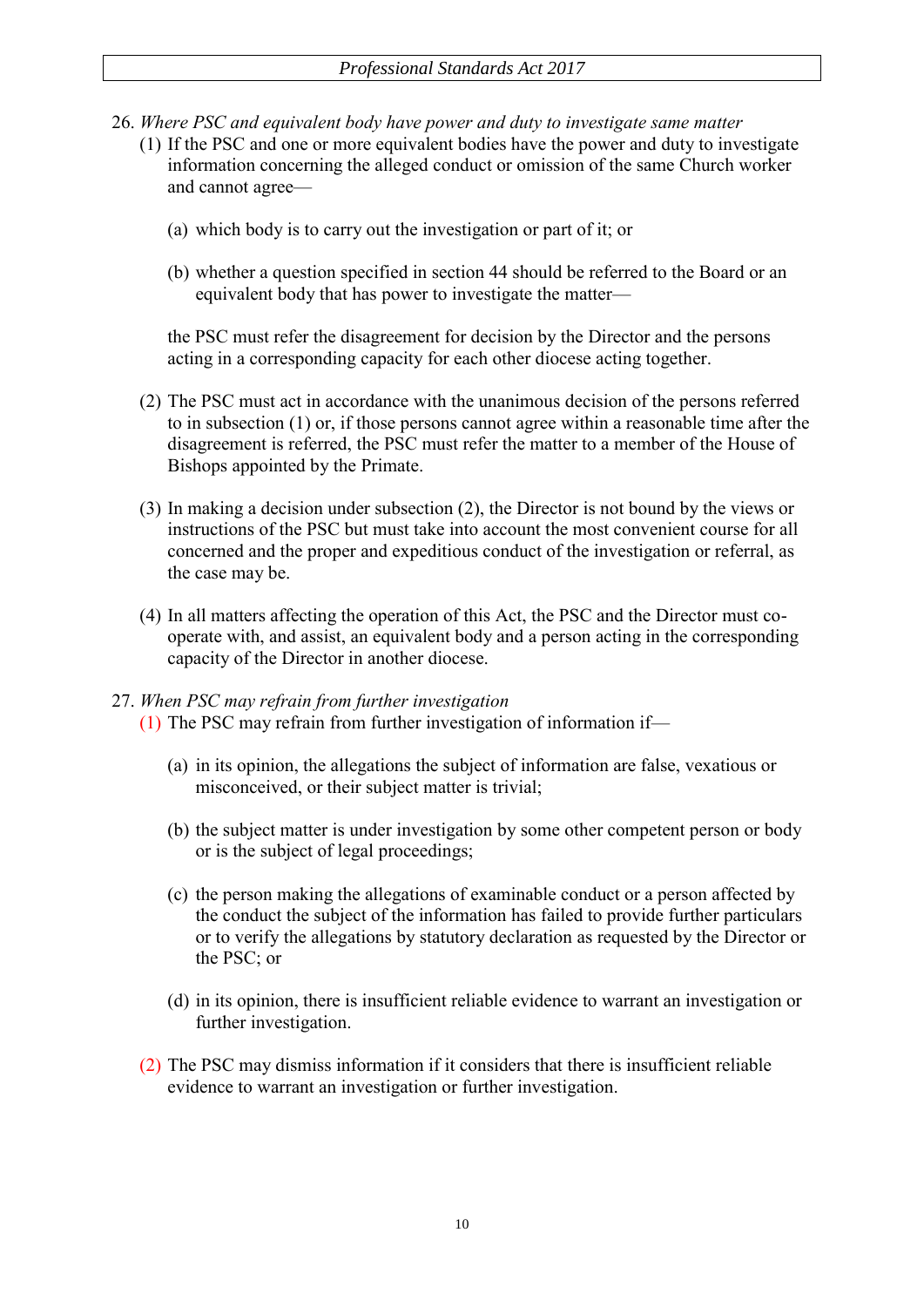28. *Statutory declarations etc for the Board*

For the purposes of an investigation, the PSC must obtain such statutory declarations, statements, recordings and other documents as the PSC considers necessary or advisable for presentation to the Board.

#### 29. *Respondent to provide report*

- (1) The PSC may, by notice in writing to a respondent, require the respondent to provide a detailed report to the PSC within the time specified in the notice in relation to any matter relevant to the investigation.
- (2) The respondent—
	- (a) must truthfully answer any question put by, or on behalf of, the PSC in the exercise of the powers conferred by this Act;
	- (b) must not mislead the PSC or a member of the PSC;
	- (c) must not unreasonably delay or obstruct the PSC in the exercise of powers conferred by this Act.
- (3) If a respondent declines to answer a question on the ground that the answer might tend to incriminate the respondent, a written record must be made of the question and the ground of refusal.
- 30. *Recommendation for suspension or a prohibition order*
	- (1) At any time after the PSC has commenced, or caused to be commenced, an investigation of information under this Act, the PSC may, after giving the respondent an opportunity to be heard, recommend to the relevant Church authority—
		- (a) that the respondent be suspended from the duties of office or engagement by a Church body; or
		- (b) that a prohibition order be made against the respondent—

or that the respondent be suspended and a prohibition order be made.

(2) The relevant Church authority may give effect to a recommendation made under subsection  $(1)$ .

#### 31. *PSC to take relevant matters into account*

Before making a recommendation under section 30, the PSC must take into account—

- (a) the seriousness of the conduct alleged in the information;
- (b) the nature of the material to support or negate the allegations;
- (c) whether any person is at risk of harm;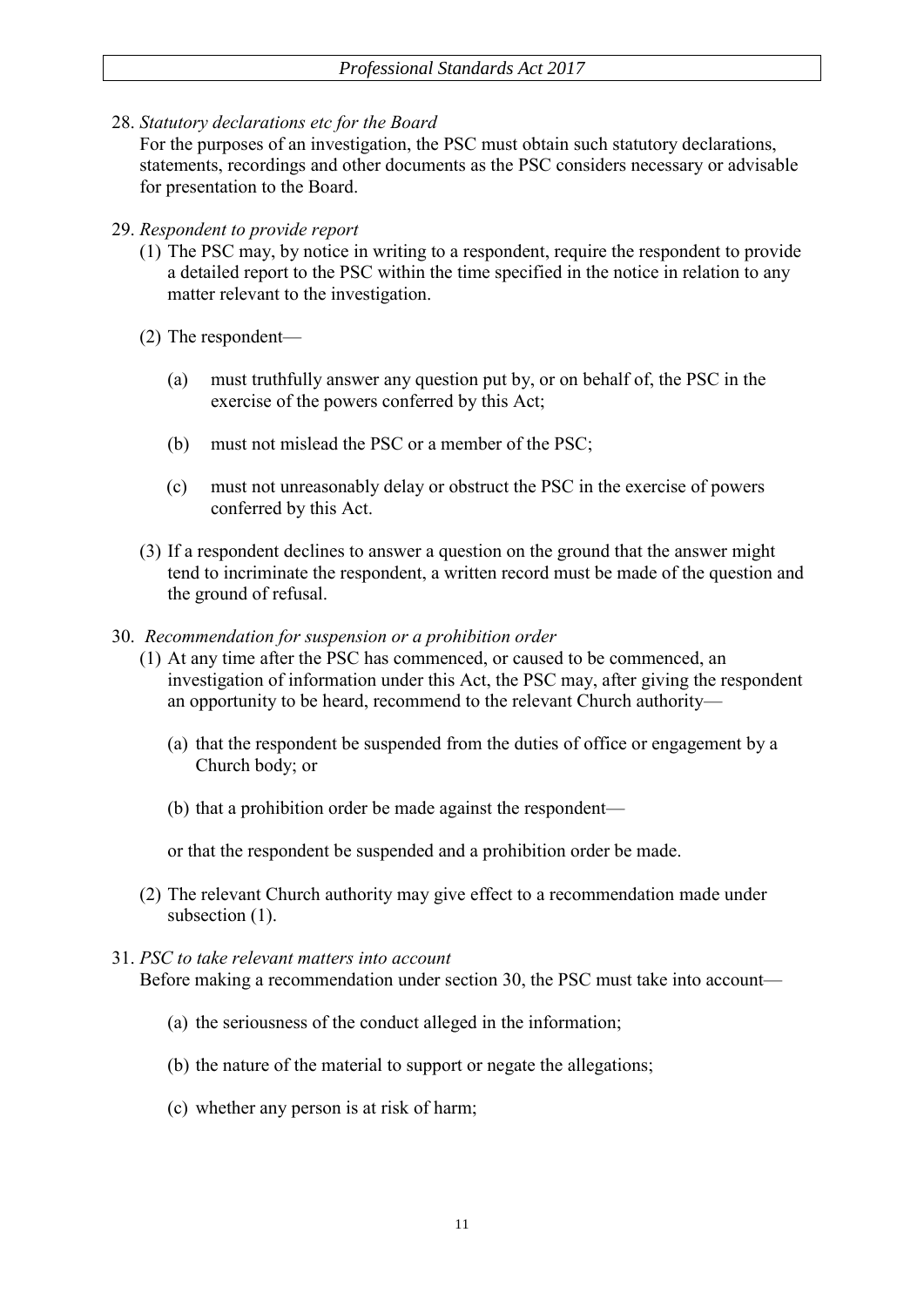(d) any other allegation or similar examinable conduct previously made or reported to the PSC or to an equivalent body within the previous 10 years—

and any other relevant matter.

- 32. *When Church authority must terminate suspension or prohibition order* A Church authority must terminate a suspension or prohibition order made by it in accordance with a recommendation under section 30—
	- (a) if the PSC terminates the investigation without referring the matter to the Board;
	- (b) upon a direction to that effect by the Board;
	- (c) upon the Church authority giving effect to a recommendation of the Board under section 56.
- 33. *Arrangements during a suspension or prohibition order etc* During a suspension or prohibition under this Part or during a period when a person voluntarily stands down from a position while conduct the subject of information is dealt with under this Act-
	- (a) if there is a prohibition order, the respondent must comply with the terms of the prohibition order;
	- (b) the respondent is not eligible for appointment to any position or function covered by any suspension or prohibition order;
	- (c) the relevant Church authority may fill the vacancy caused by any suspension or prohibition order;
	- (d) the respondent is entitled to whatever stipend, salary, allowances and other benefits that he or she would otherwise have received and which are to be met or reimbursed from funds under the control of the Bishop in Council.

PART 5—PROFESSIONAL STANDARDS BOARD

- 34. *Professional Standards Board*
	- (1) There shall be a Professional Standards Board constituted and appointed in accordance with this Part.
	- (2) Subject to this Act, the function of the Board is to inquire into and determine a question referred to it under section 44 and a question within its jurisdiction referred to it by an equivalent body to the PSC and to make a determination referred to in section 56 and, where appropriate, to make a recommendation in accordance with this Act.
	- (3) The Board may exercise its functions in respect of a Church worker—
		- (a) resident or licensed in the Diocese, or engaged by a Church authority;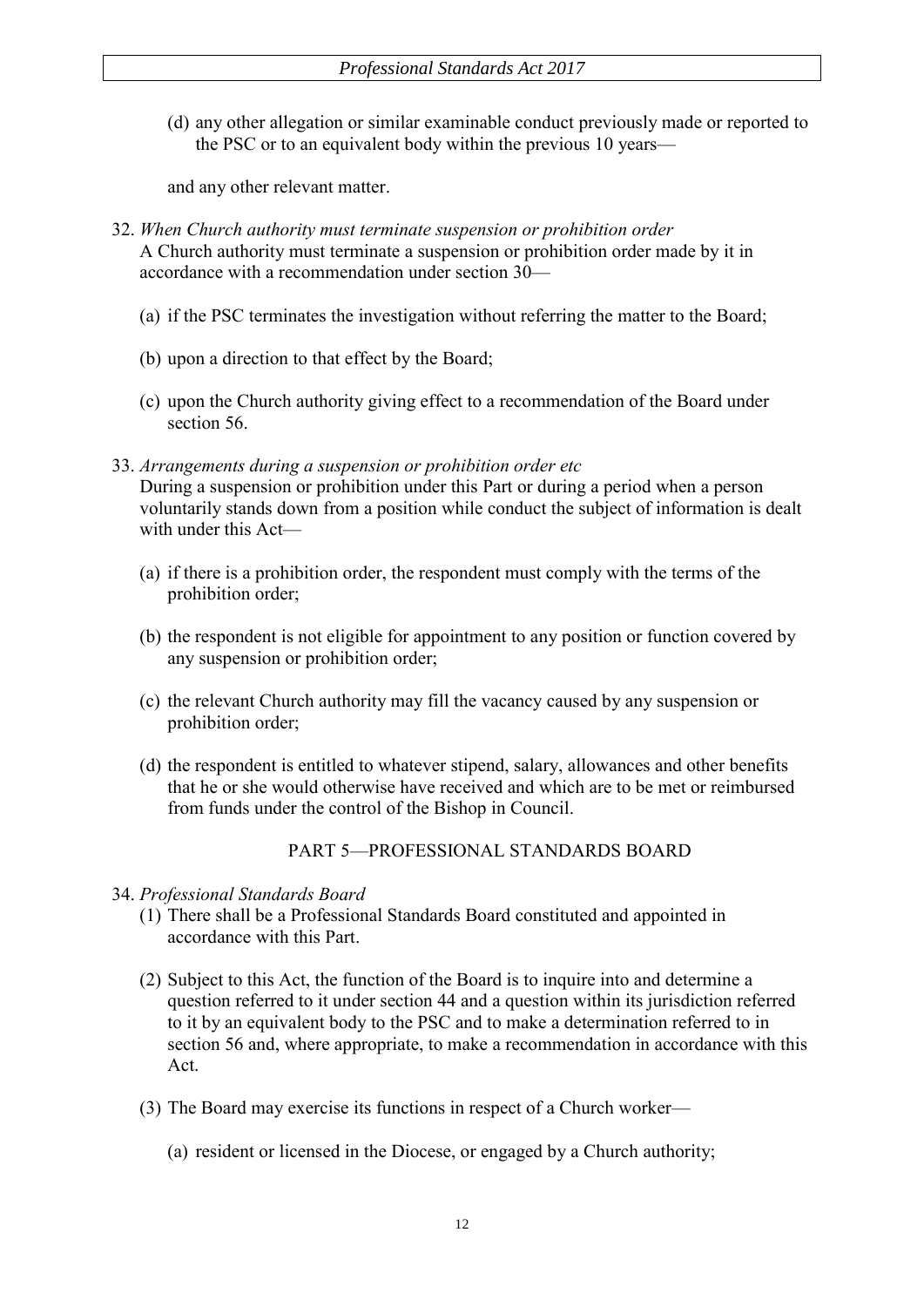- (b) not resident or licensed in the Diocese, nor engaged by a Church authority, but whose conduct is alleged to have occurred when the Church worker was resident or licensed in the Diocese or engaged by a Church authority.
- (4) The members of the Board are to be appointed from a panel comprising—
	- (a) a President and a Deputy President, each with at least 5 years as practising barrister or solicitor;
	- (b) 2 members of the clergy of at least 7 years standing;
	- (c) 7 lay members (who may or may not be members of the National Church) who have skills and qualifications appropriate for members of the Board.
- (5) The members of the panel referred to in section 35 may constitute an equivalent body, either generally or for a particular case or matter.
- (6) The members of the panel are to be appointed by the directors of the Gippsland corporation on such conditions as are set out in the terms of the appointment.
- (7) A vacancy in the membership of the panel is to be filled by, or in accordance with, a resolution of the Gippsland corporation.
- 35. *Convening a panel*
	- (1) The members of the panel to be convened for a reference to the Board are to be determined by the President, or if there is a vacancy in the office of President, by the Deputy President.
	- (2) For the purpose of a reference to the Board, the Board is to consist of the President or Deputy President, who is to preside, and an equal number (1 or 2) of clerical and lay members of whom, where possible, include at least one man and one woman.
	- (3) If, in the opinion of the presiding member a member of the panel has a conflict of interest in a matter before the Board, the member must be disqualified from participating in the reference.
	- (4) For the purpose of this section, a vacancy in the office of President includes a situation in which the President is unable to act because of a conflict of interest in a matter or illness or absence from the Diocese.
- 36. *Rules of the Board*
	- (1) The President may make Rules of the Board reasonably required by or under this Act in relation to the practice and procedure of the Board.
	- (2) The Rules may include a provision that, at the direction of the President, the Board be constituted by one member sitting alone.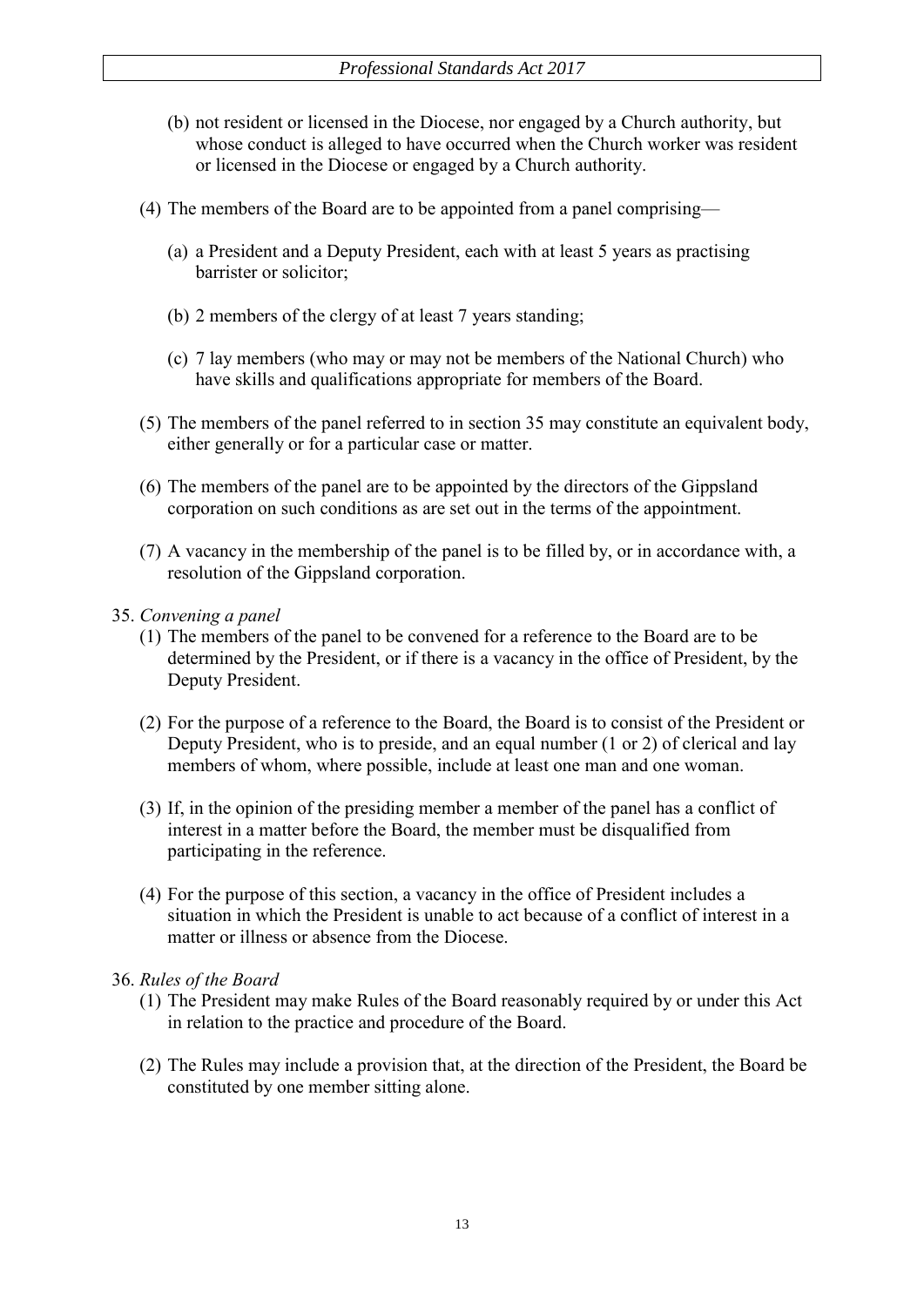37. *Where a member of the Board is unable to continue*

If a member of the Board, other than the presiding member, dies or is unable to continue to sit in a matter before the Board, the presiding member may determine to continue the matter, despite the vacancy.

- 38. *The President or Deputy President may convene two or more panels of the Board* The President or Deputy President may convene two or more panels to sit concurrently.
- 39. *Secretary of the Board*
	- (1) The Bishop in Council may appoint a secretary of the Board on such terms and conditions determined by the Bishop in Council.
	- (2) The secretary of the Board may act in a corresponding capacity for another diocese either generally or for a particular matter.

### 40. *Proceedings of the Board*

- (1) In proceedings of the Board constituted by two or more members—
	- (a) a question of law or procedure must be determined by the presiding member; and
	- (b) any other question is to be determined by a majority of the members and, in the event of an equality of votes, by the presiding member.
- (2) If the Board is constituted by a member sitting alone, other than the President or Deputy President, a question of law that arises must be referred to the President or Deputy President for decision and the decision is a decision of the Board.
- (3) The Board is bound by the rules of natural justice and procedural fairness and must act with fairness and according to equity, good conscience and the substantial merits of the case without regard to technicalities or legal forms and is not bound by the rules of evidence but may inform itself on any matter as it thinks fit.
- (4) Despite subsection (3), the Board may receive evidence of a witness in the form of an affidavit, statutory declaration or signed statement without the need for the personal attendance of the witness, and may use electronic means (such as video link or conference telephone) to receive evidence and submissions.
- (5) The Board may inform itself from the record of any court or tribunal and may adopt any findings of a court or tribunal and accept them as its own.
- 41. *Assistance to the Board*

The Board, for the purpose of a particular reference, may appoint any one or more of the Director, a member of the PSC or another person or persons, to assist it into (but not determining) the reference as the Board thinks fit.

### 42. *Costs and legal assistance*

- (1) The Board has no power to award costs.
- (2) The Bishop in Council may grant legal assistance on such terms and conditions as it determines.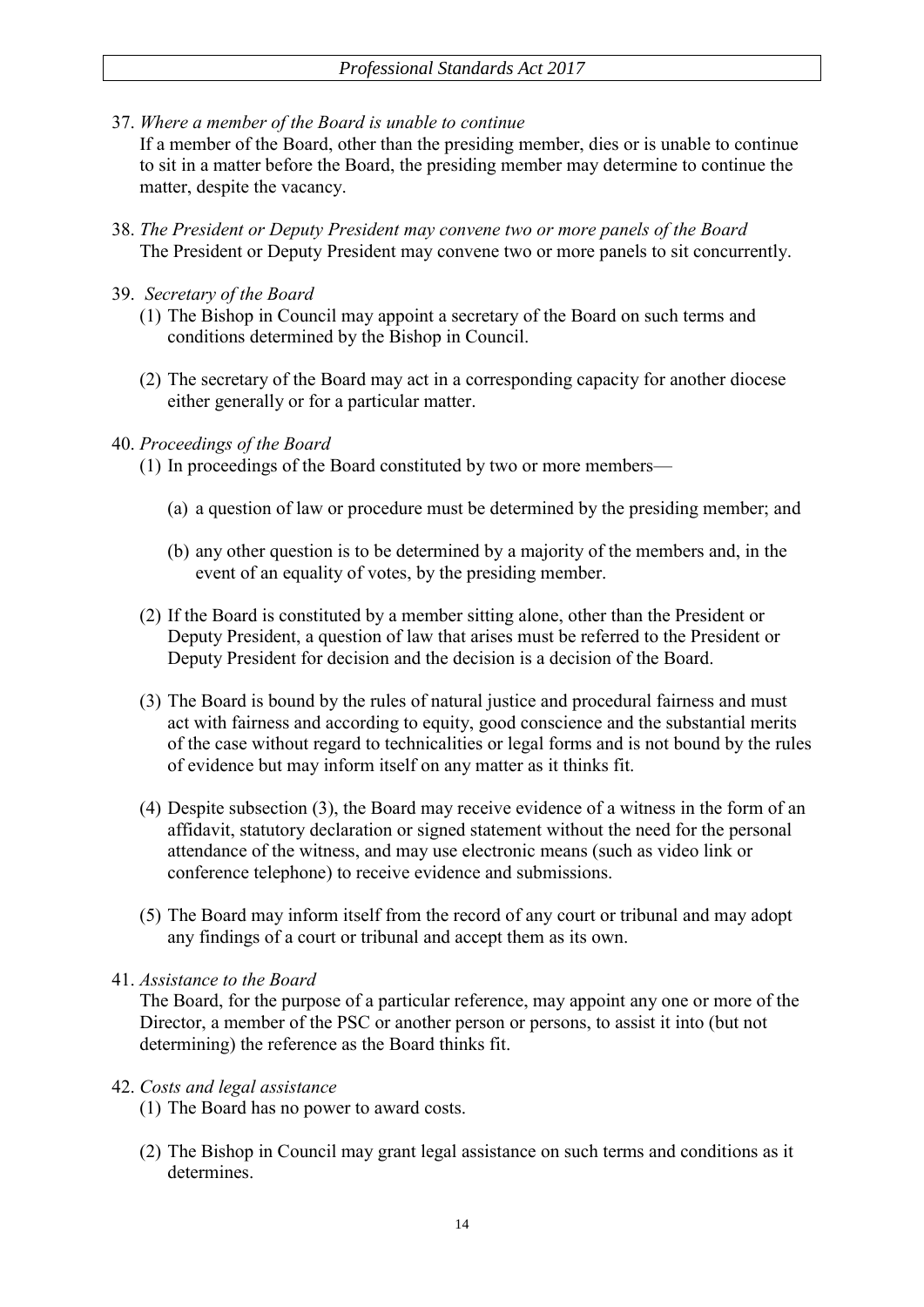- 43. *Proceedings of the Board not affected by vacancy or certain defects* An act or proceeding of the Board is not invalid by reason only of—
	- (a) a vacancy in its membership or the panel; or
	- (b) a defect in the nomination or appointment of a member of the panel or the Board.

PART 6—REFERENCE OF MATTERS TO THE BOARD

#### 44. *PSC may refer questions to the Board*

- (1) After an investigation under Part 4 or a corresponding provision of an ordinance of a diocese in another State or a Territory, the PSC or an equivalent body may refer to the Board, or an equivalent body of another diocese the question—
	- (a) of the fitness of a Church worker to hold a particular office, licence or position of responsibility in the Church or to be, or to remain, in Holy Orders, or in the employment or engagement of a Church body; or
	- (b) whether, in the exercise of a Church worker's ministry or engagement, or in the performance of any function, the Church worker should be subject to conditions.
- (2) A question under subsection (1) must be referred to the secretary of the Board in a written report of the PSC's investigation signed by the Director or a member of the PSC.
- 45. *Convening of the Board*
	- (1) Where a question has been referred to the Board under section 44, the President or Deputy President must as soon as possible determine the membership of the Board for the purpose of the reference and convene a sitting of the Board for the purpose of giving directions.
	- (2) A person or body appearing or represented before the Board must comply with the Rules of the Board and any directions given by the Board.

#### 46. *Documents and relevant material to be delivered to the Board*

- (1) Within 14 days after the reference of a matter to the Board, or within 14 days after a document or material comes into existence, whichever is the latest, the referring body must cause the document or material to be delivered to the secretary of the Board.
- (2) The referring body, as soon as practicable after delivering the report referred to in section 44 to the secretary of the Board, must cause a signed copy of the report to be delivered to the respondent.

### 47. *Board may give directions*

- (1) The Board may at any time, and from time to time, give directions—
	- (a) as to the inspection by, and supply of, copies to the respondent or any other person of the documents and material relevant to the reference;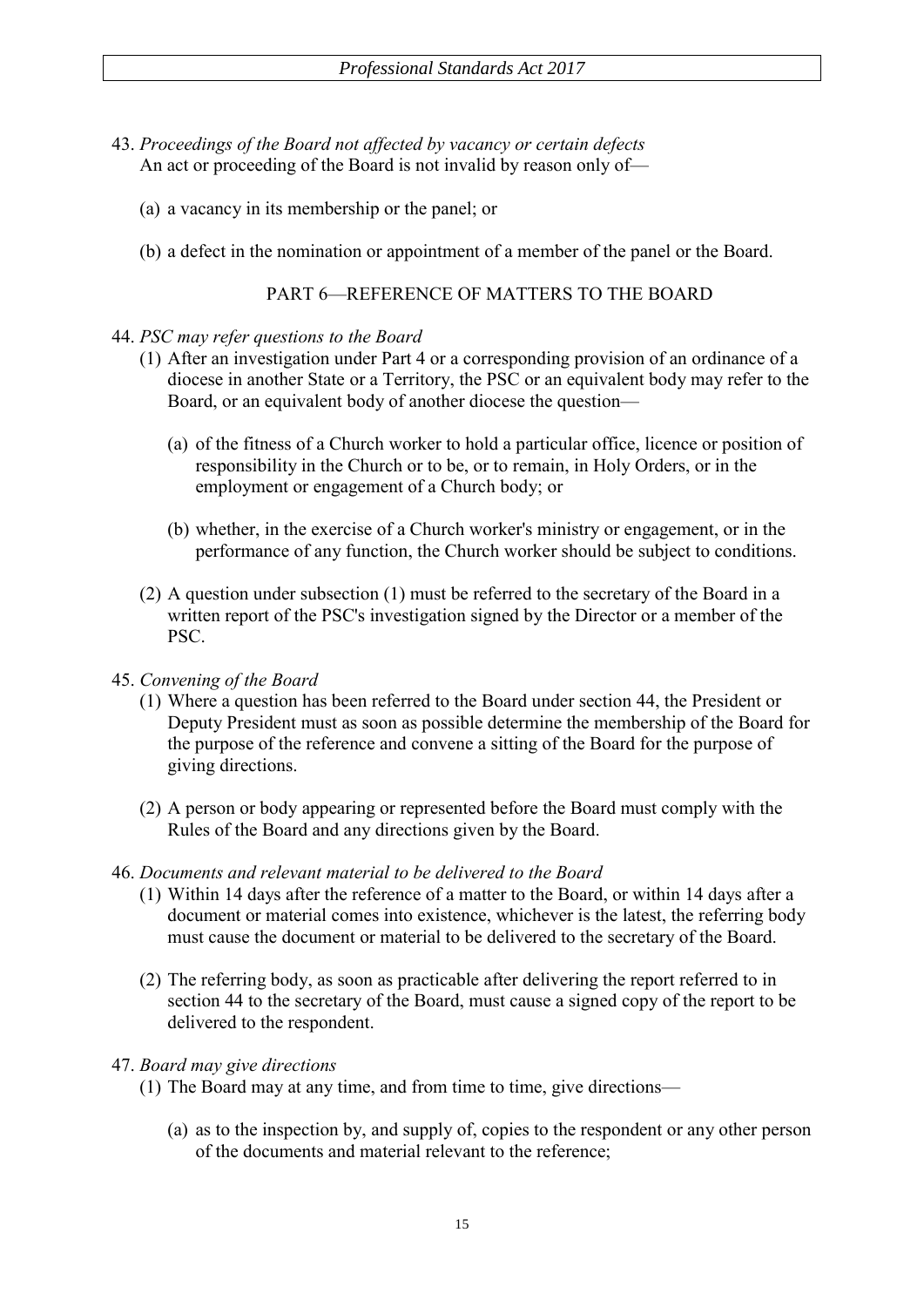- (b) as to the conduct of its inquiry into the reference.
- (2) The Board may, at any time and from time to time, give directions as to any further inquiries or investigation it requires to be carried out for the purposes of the reference.

## 48. *Board to deal with reference expeditiously*

- (1) The Board must deal with each reference as expeditiously as possible.
- (2) The Board may proceed with the determination of a reference despite that there may be mediation or conciliation proceedings relating to the subject matter of the reference being conducted by or at the direction of the referring body and despite that there may be criminal or other proceedings being taken against the respondent or another person.

### 49. *Sittings of the Board*

The place and time of sittings of the Board comprising two or more members is to be determined by the presiding member, and a sitting of the Board with one member only is to be determined by that member.

### 50. *Notice of sittings*

- (1) Subject to subsection (2), the Board must give reasonable notice of the time and place of a sitting to the Director, the respondent, and such other persons as the Board considers have a proper interest in the matter.
- (2) The Board is not obliged to give notice of a sitting to a person whose whereabouts cannot, after reasonable enquiries, be ascertained.

### 51. *Open sittings*

(1) Subject to subsection (2), a sitting of the Board on a reference is an open sitting.

- (2) The Board has an absolute discretion—
	- (a) to direct that no person other than—
		- (i) the respondent and any person representing the respondent in the proceedings;
		- (ii) witnesses or persons making submissions (while giving evidence or making those submissions);
		- (iii) officers of the Board or persons assisting the Board;
		- (iv) members of, or persons appointed by, the referring body—

be present in the room while the Board is sitting;

(b) to direct that a particular person (other than a person referred to in paragraph (a)) not be present at the sitting.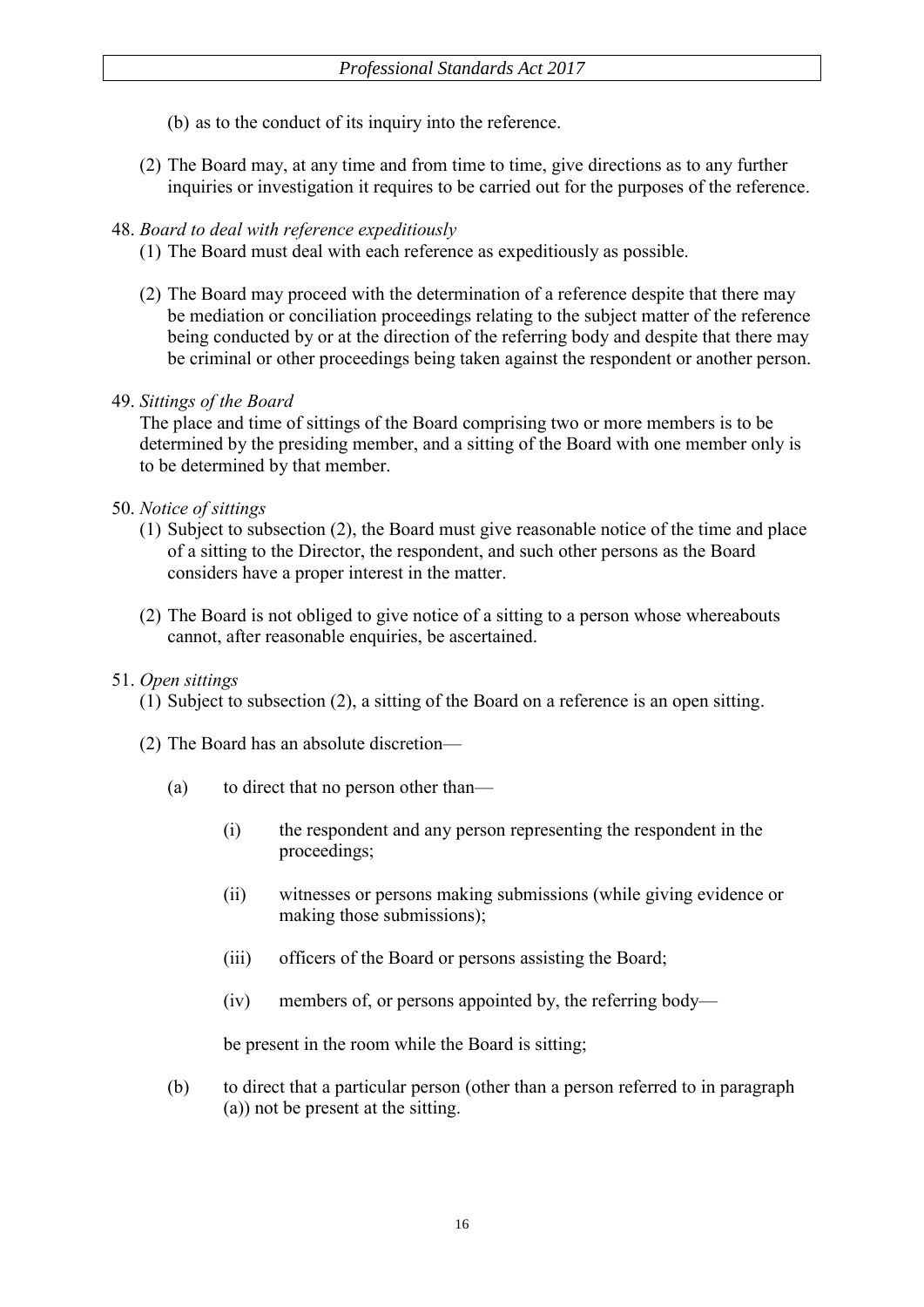## 52. *Proceedings*

In any proceedings before the Board—

- (a) the referring body and any person may be represented by a legal practitioner or, with leave of the Board, by any person;
- (b) the referring body or its appointed representative must do all it can to assist the Board and must carry out any directions of the Board.
- (c) the Board—
	- (i) must give the referring body and the respondent a reasonable opportunity to call evidence, to examine or cross-examine and to make submissions to the Board; and
	- (ii) must give any person to whom notice of proceedings was given or who satisfies the Board that he or she has a proper interest in the matter a reasonable opportunity to make submissions to the Board.

### 53. *Medical etc examination*

- (1) The Board may require a respondent to submit within a specified time to a medical, psychiatric or psychological examination by a person approved by the Board, the cost of which must be met from funds of the Bishop in Council.
- (2) A copy of the report of an examination referred to in subsection (1) must be provided to the respondent and the Board.

### 54. *Board not to inquire into certain matters*

The Board must not, in the course of inquiring into a question—

- (a) inquire into any matter that is or has been the subject of a formal investigation or enquiry conducted—
	- (i) under any provision of the National Constitution;
	- (ii) under a Canon of General Synod or a canon or ordinance of another diocese relating to the discipline of clergy or Church workers by a board of enquiry, tribunal or other body; or
	- (iii) with the authority of the bishop of another diocese resulting in a formal report to the bishop with findings and which concluded, or was commenced, before the date on which any part of this Act comes into effect—

but, if it considers it in the interests of justice to do so, may take into account the finding of any such formal investigation or inquiry.

(b) inquire into, make findings in relation to, or take into account, any alleged breach of—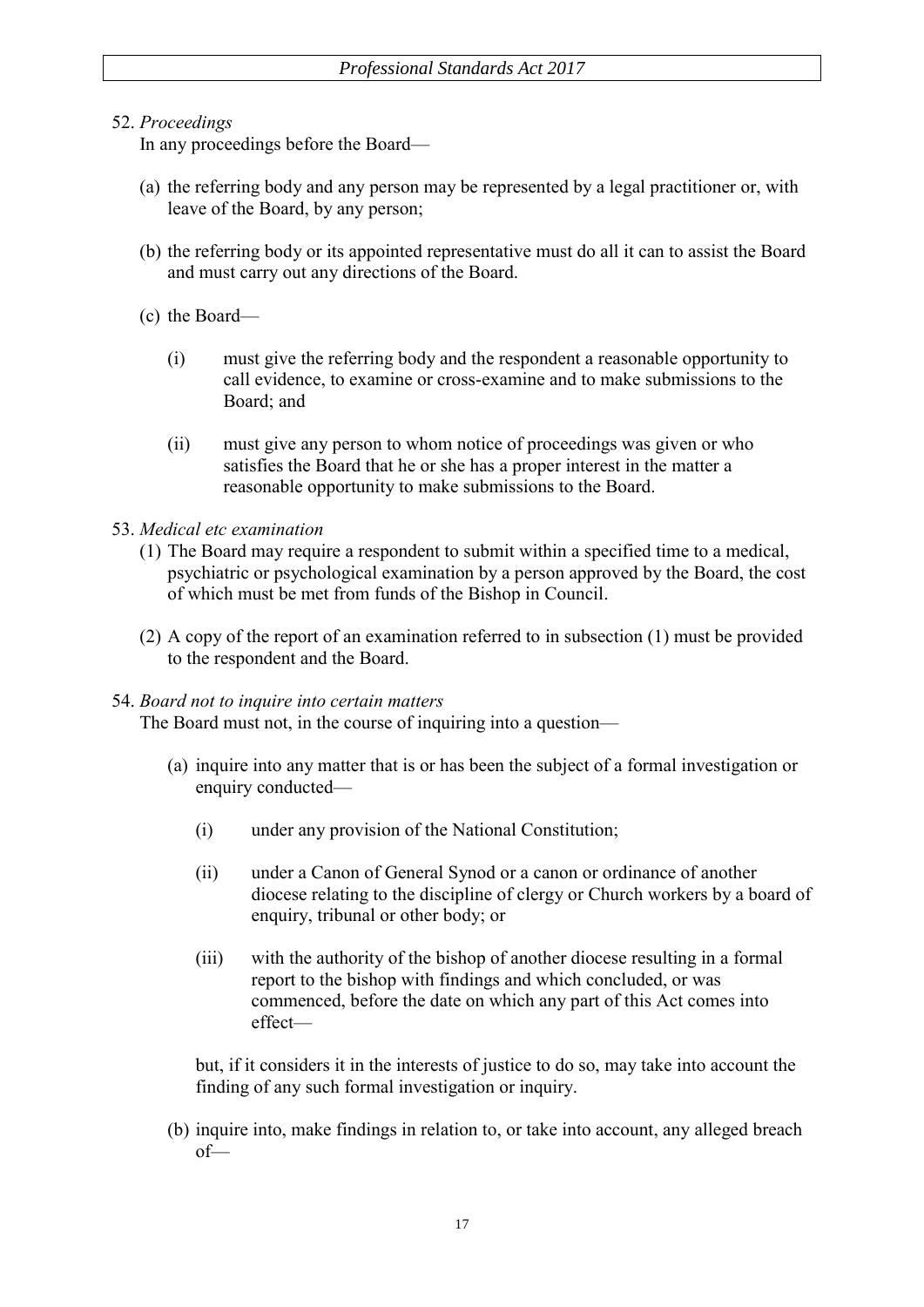- (i) faith of the Church, including the obligation to hold the faith;
- (ii) ritual of the Church, including the rites according to the use of the Church and the obligation to abide by such use;
- (iii) ceremonial of the Church, including ceremonial according to the use of the Church and the obligation to abide by such use.

### 55. *Absence of person affected by determination of the Board*

The Board may make a determination in any proceedings in the absence of a person who is, or was, a Church worker affected by the determination if satisfied that reasonable efforts have been made to give that person an opportunity to appear.

### 56. *Determinations*

(1) In making any determination, the Board must take into account—

- (a) the conduct of the Church worker as it finds it to have been;
- (b) in the material before the Board, any other fact or circumstance relevant to the determination of the question or questions before it; and
- (c) any failure of the Church worker to comply with a provision of this Act or with a direction of the Board.
- (2) If, after investigating the question or questions referred to it about a Church worker, the Board is satisfied that—
	- (a) the Church worker is unfit, whether temporarily or permanently, at that time or in the future to hold a particular or any office, licence or position of responsibility in the Church or to be or remain in Holy Orders or in the engagement of a Church body; or
	- (b) in the exercise of a Church worker's ministry or engagement in the performance of any function, the Church worker should be subject to certain conditions or restrictions—
	- the Board may determine accordingly, and may—
	- (c) recommend that the Church worker be counselled or supervised;
	- (d) recommend that the Church worker be suspended from office or engagement or from performing a specified function for such period as the Board determines;
	- (e) recommend to the Church authority that the licence or authority of the Church worker be revoked;
	- (f) recommend to the relevant Church authority that the Church worker's contract of engagement (if any) be terminated;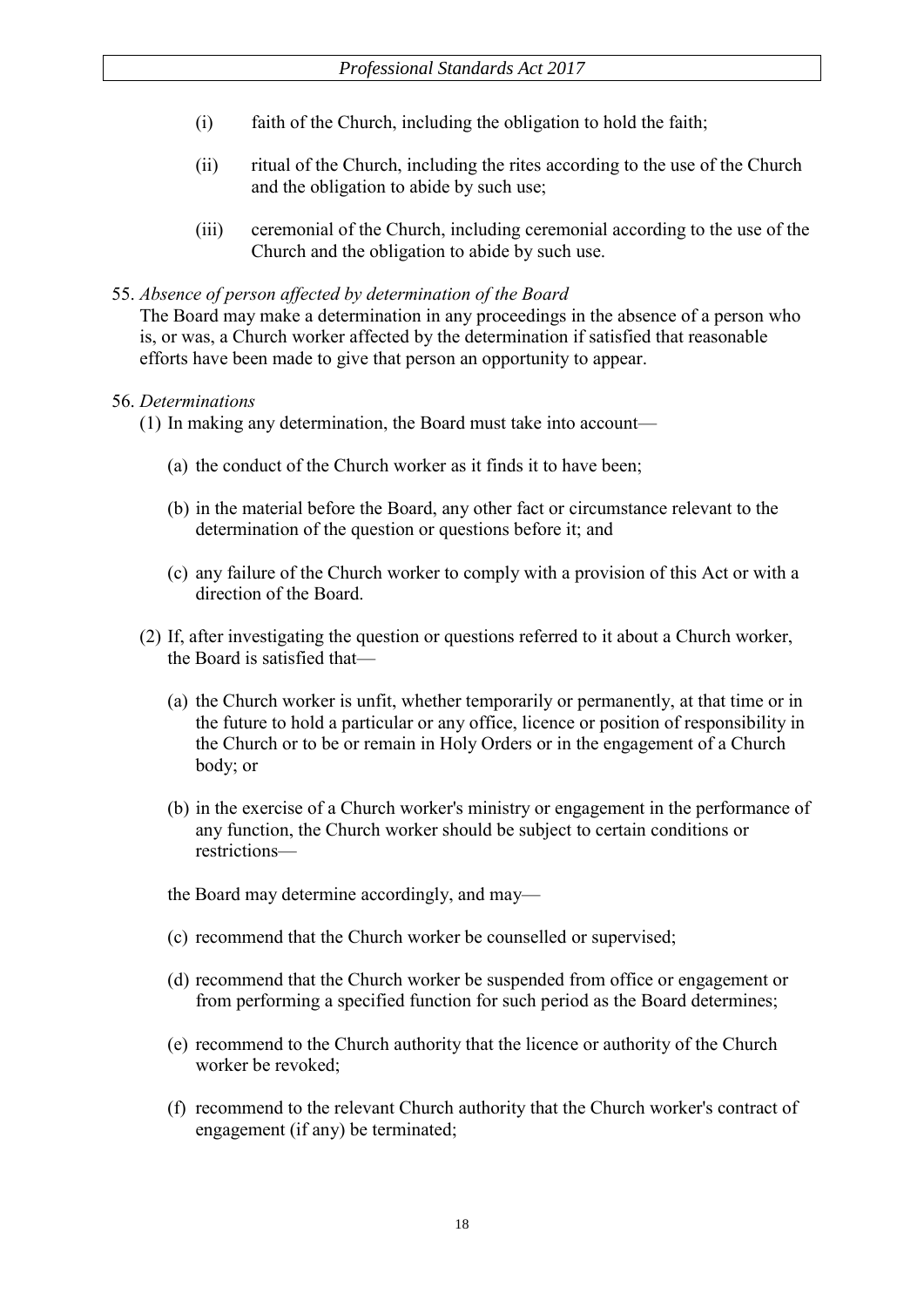- (g) recommend to the relevant Church authority that the Church worker cease to hold any office or position then held;
- (h) recommend to the relevant Church authority that a prohibition order be made in terms specified by the Board;
- (i) recommend to the relevant Church authority that the Church worker's holding of an office or position or engagement or performance of the function, as the case may be, be subject to such condition or restrictions as the Board may specify;
- (j) recommend that the operation of a determination be suspended for such period, and upon such conditions, as the Board sees fit;
- (k) recommend that the Church worker, if a member of the clergy, be deposed from Holy Orders;
- (1) make such other recommendation as the Board sees  $fit^2$ .

#### 57. *Board to give reasons for a determination*

The Board must give reasons for its determination, other than by way of directions in the course of an inquiry, unless the determination is made with the consent of the respondent.

- 58. *Church authority may give effect to a recommendation of the Board* A relevant Church authority to which a recommendation under this Act or a recommendation of an equivalent body applies, is empowered to give effect to a recommendation of the Board or an equivalent body having jurisdiction to make a recommendation to the Church authority.
- 59. *Copies of determinations and recommendations* The Board must cause a copy of each determination and recommendation to be provided to—
	- (a) the relevant Church authority, the Director and the PSC; and
	- (b) the respondent—

-

and cause relevant details to be forwarded for entry into the National Register but, in the case of a reviewable decision within the meaning of Part 7, not until—

- (c) the time for lodging an application for review has passed and no application has been made; or
- (d) if an application for review has been heard and determined, the determination has been made.

<sup>2</sup> Recommendations that may be made include participation in a conciliation, or mediation, an apology, an admonition, retraining of a specified nature, reparation of a specified nature.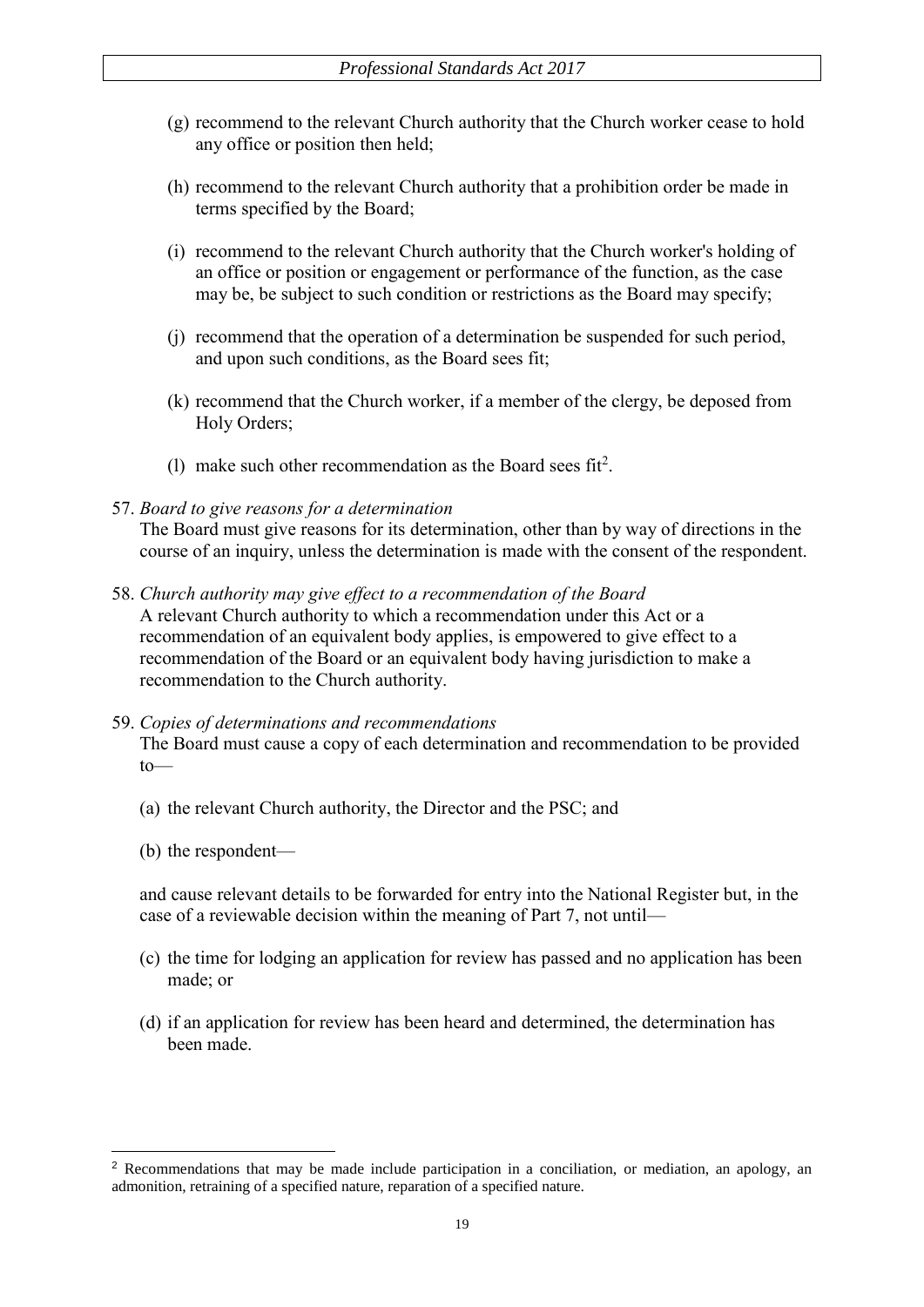60. *Deposition*

A person who has been deposed from Holy Orders in accordance with this Act or a in accordance with the provision of any ordinance, act, canon, constitution, statute, legislative measure or provision of a canon of the General Synod or the diocesan synod of another diocese of the National Church—

(a) is incapable of—

- (i) officiating or acting in any manner as a bishop, priest or deacon of the National Church;
- (ii) accepting or holding an office in the National Church capable of being held only by a person in Holy Orders;
- (b) ceases to have any right, privilege or advantage attached to the office of bishop, priest or deacon;
- (c) is not capable of holding an office in the National Church that may be held by a lay person without the prior consent of the relevant bishop.
- 61. *Record of deposition*
	- (1) The deposition of a person from Holy Orders by the Bishop on the recommendation of the Board or an equivalent body is effected by the execution by the Bishop of an Instrument of Deposition in, or to the effect of, the form in the Schedule.
	- (2) The Bishop must—
		- (a) register the Instrument of Deposition in the Registry of the Diocese;
		- (b) deliver a copy of the Instrument of Deposition to the bishop of the diocese in which the person the subject of the Instrument was ordained;
		- (c) deliver a copy of the Instrument of Deposition to the Registrar of the Primate;
		- (d) cause relevant details of the Instrument of Deposition to be forwarded for entry into the National Register.

### 62. *Relevant Church authority to cause details to be registered*

A relevant Church authority to whom this Act applies must cause relevant details to be forwarded for entry into the National Register of any action taken in relation to a Church worker in accordance with a recommendation of the Board.

## PART 7—REVIEW

- 63. *Interpretation*
	- (1) In this Part—

*reviewable decision* means a determination or recommendation of the Board that, if acted upon by the relevant Church authority, may have the effect of—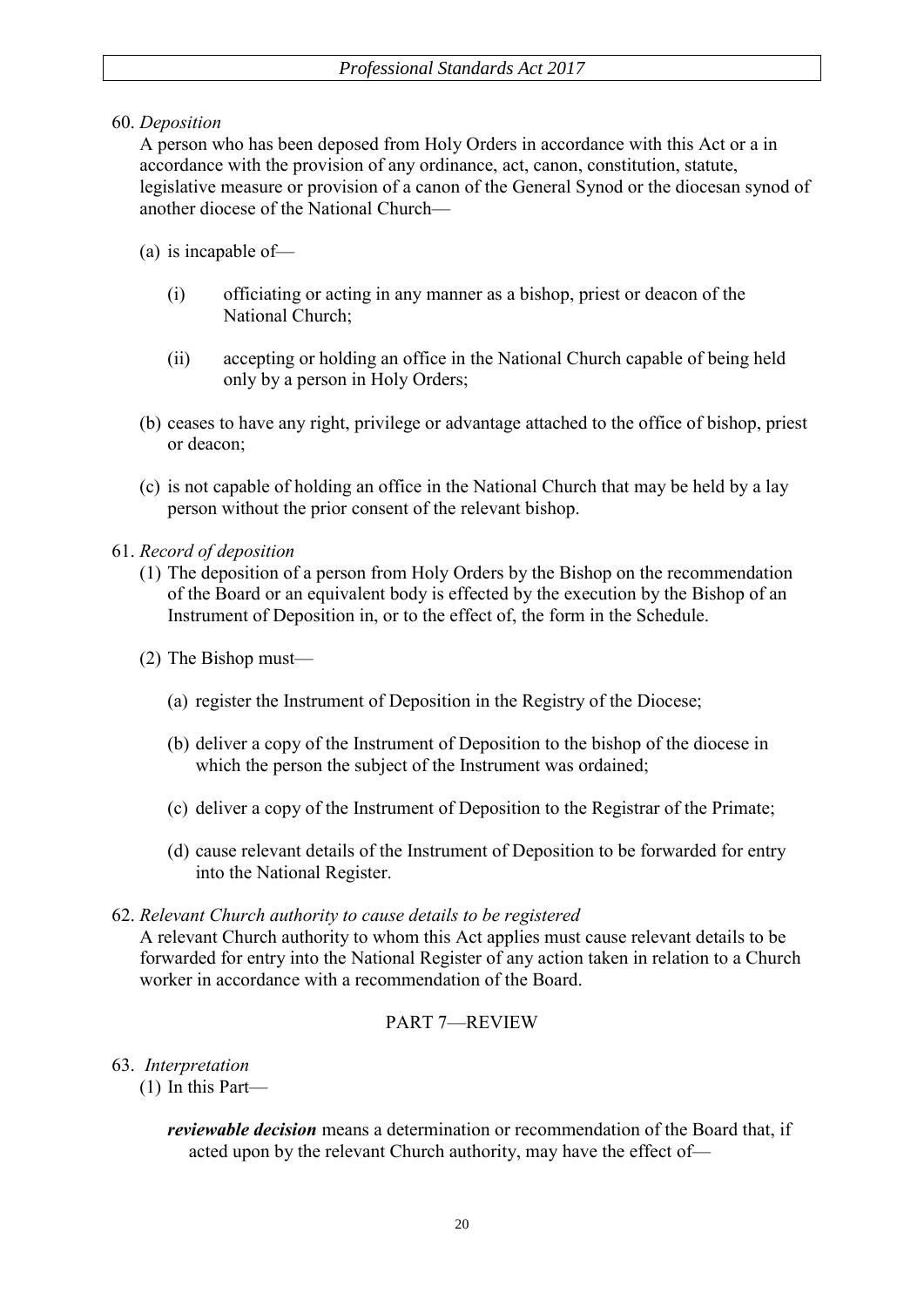- (a) deposing the respondent from Holy Orders; or
- (b) terminating the respondent's contract or engagement; or
- (c) removing or suspending the capacity of the respondent to gain income as a Church worker;
- *reviewer* means a barrister of not less than 10 years standing with experience in administrative law appointed at the Director's request by the President or Vice-President of the Victorian Bar Council.
- 64. *Application for review*
	- (1) A respondent aggrieved by a reviewable decision may make an application to the Director for a review of the decision.
	- (2) The application must be made in writing within 30 days after the respondent received a copy of the Board's determination or recommendation under section 56.
	- (3) The application may be made on one or more of the following grounds—
		- (a) that a breach of the rules of natural justice occurred in relation to the making of the reviewable decision that materially affected the decision;
		- (b) that procedures required by this Act to be observed in relation to the making of the reviewable decision were not observed and the non-observance materially affected the decision;
		- (c) that the Board did not have jurisdiction to make the reviewable decision;
		- (d) that the reviewable decision was so devoid of any plausible justification that no reasonable Board could have made it;
		- (e) the availability of fresh and compelling evidence that, if available at the time, would have been likely to have materially affected the Board's decision.
- 65. *The application is a stay of the reviewable decision* The making of an application for review acts as a stay of the reviewable decision pending determination by the reviewer.
- 66. *Appointment of Reviewer*
	- (1) On receipt of an application for review, the Director must forthwith seek the appointment of a Reviewer.
	- (2) Upon appointment of a Reviewer, the Director must ask the Reviewer for an estimate of the fee charged by the Reviewer in making a determination.
	- (3) The Director must, on receiving the estimate of the fee, advise the respondent.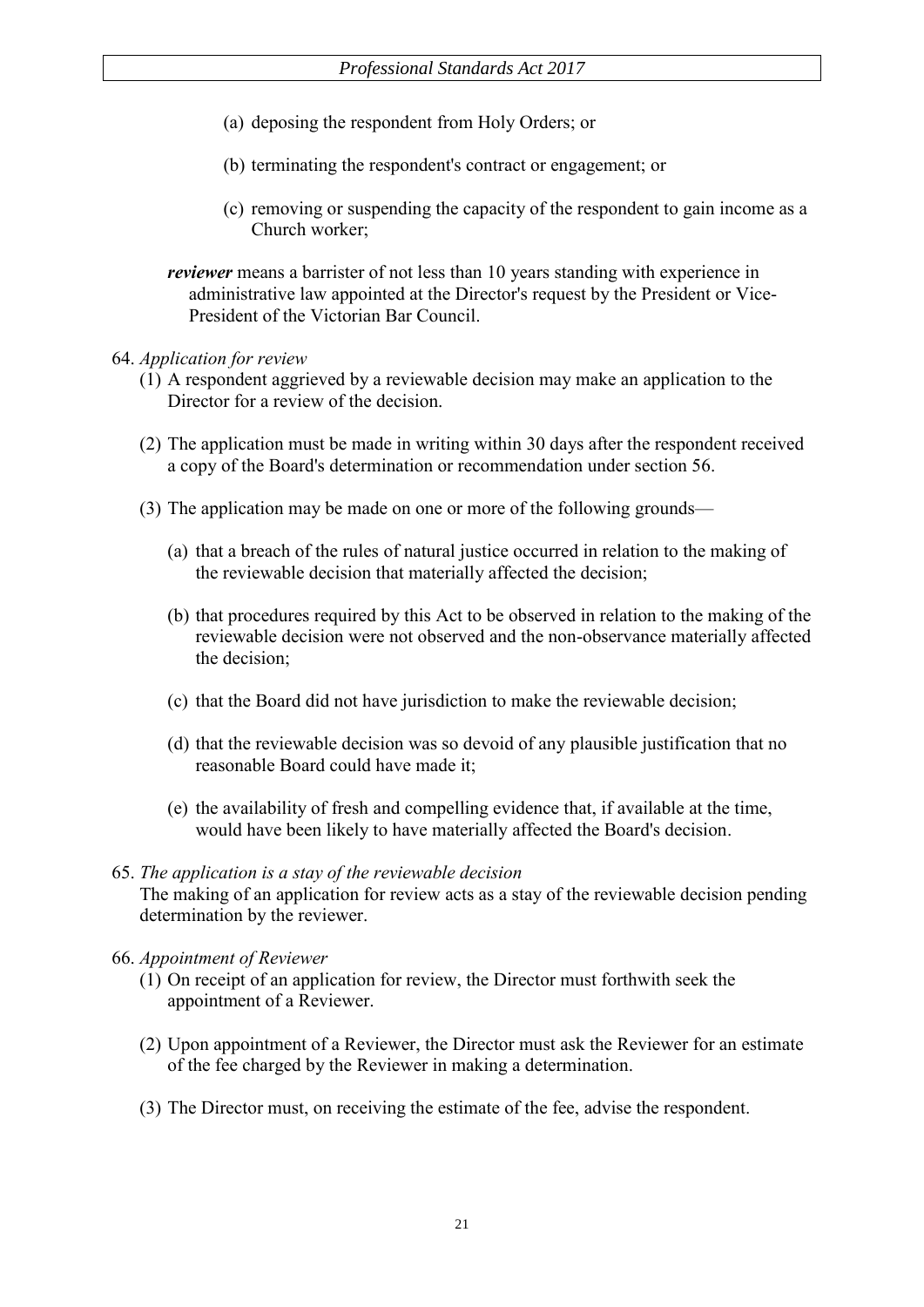- (4) Within 7 days of receiving the Director's advice, the Respondent must pay half of the estimated fee to the Reviewer, or to a person nominated by the Reviewer.
- (5) If the respondent fails to make the payment within 7 days, the application for review lapses.
- 67. *Conducting the review*

Unless otherwise specified in this Act, the manner in which the review is to be conducted is to be determined by the Reviewer.

- 68. *Reviewer may make determinations*
	- (1) On an application for review of a reviewable decision, the Reviewer may make all or any of the determinations—
		- (a) a determination quashing or setting aside the reviewable decision;
		- (b) a determination referring the matter to which the reviewable decision relates to the Board for further consideration, subject to such directions (including setting time limits for the further consideration and for the steps to be taken in the further consideration) as the Reviewer determines;
		- (c) a determination declaring the rights of the Respondent in relation to any matter to which the reviewable decision relates;
		- (d) a determination directing either the respondent or the Board to do or to refrain from doing, anything that the Reviewer considers necessary to do justice between the parties.
	- (2) The Reviewer may make such order as to the costs of the review as is authorised by a protocol as the Reviewer thinks fit.
	- (3) The review must be by way of review of the recommendation or determination that is the subject of the review and not by way of a re-hearing of the merits, or a hearing de novo.
- 69. *Where a Reviewer refers a matter back to the Board* If a Reviewer refers a matter back to the Board, the Board must—
	- (a) determine to take no further notice in respect of the matter; or
	- (b) deal with the matter in accordance with Part 5 in accordance with such directions or recommendations as the Reviewer makes in the determination; or
	- (c) deal with the matter in accordance with Part 5 applying such of the provision of Part 5 as, in the discretion of the Board and in accordance with the Reviewer's determination, the Board sees fit.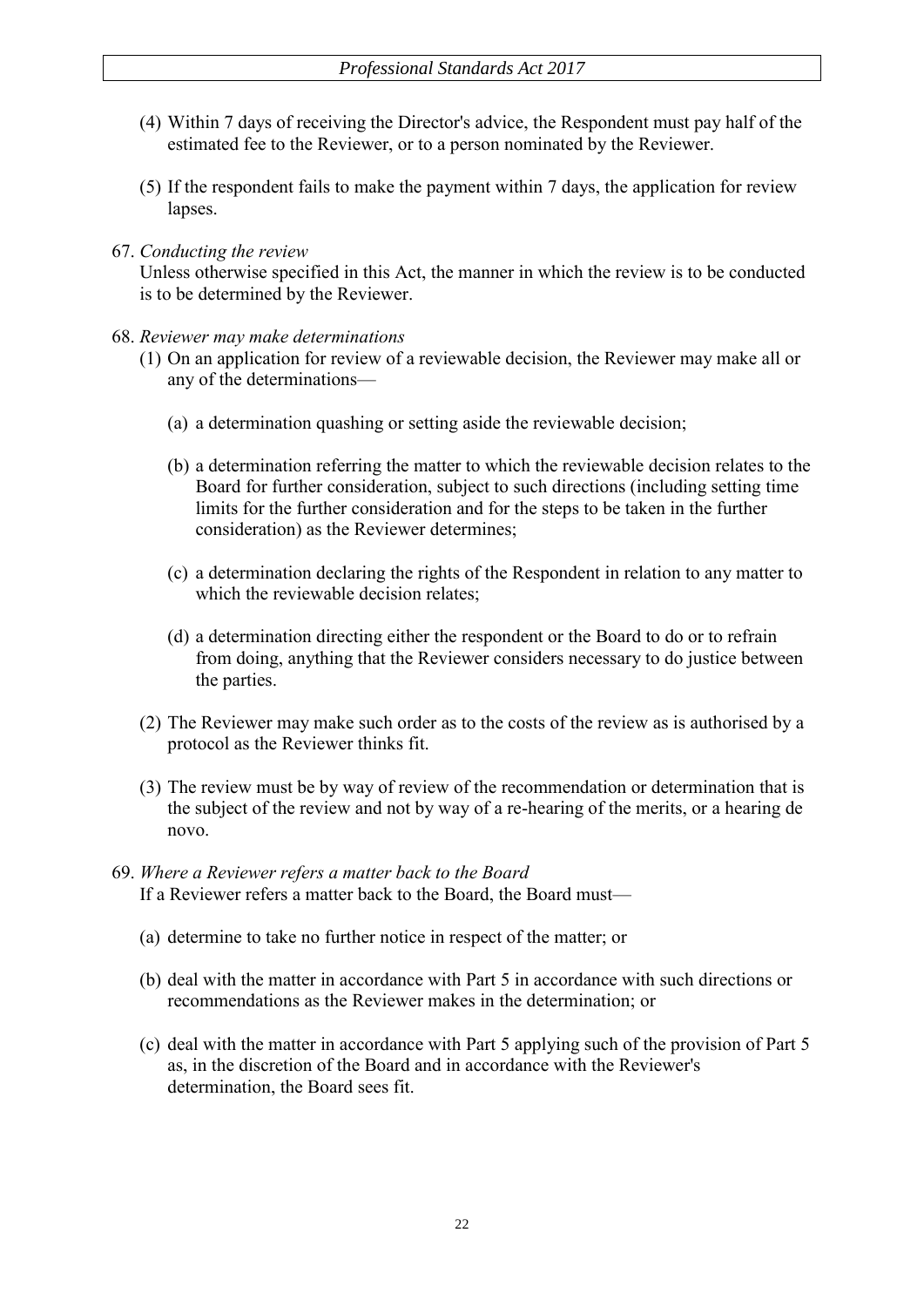# PART 8—GENERAL

### 70. *Church authority may take action under other powers* Nothing in this Act affects the power of a Church authority to take any action against a respondent otherwise than under this Act.

### 71. *Indemnity*

The Gippsland corporation indemnifies the members of the PSC, the Director and prescribed persons for any act or omission by a member, the Director or a prescribed person in good faith and in the exercise or purported exercise of powers or functions, or in the discharge or purported discharge of functions under this Act.

### 72. *Regulations*

The Bishop in Council may make regulations not inconsistent with this Act prescribing any matter or thing required or permitted by this Act to be prescribed or necessary to be prescribed to give effect to this Act and may amend or repeal any regulations made under this Act.

### PART 9—TRANSITIONAL

## 73. *Power and Trust in the Church*

The *Protocol for responding to abuse and harassment within the Church* as revised by Synod on 18 May 2013 continues to apply to a complaint or information received made before the day on which Part 2 of this Act comes into operation and is to be dealt with under that Protocol.

## 74. *Interim Protocols*

A provision of the *Protocol for responding to abuse and harassment within the Church*, to the extent that it is not inconsistent with the provisions of this Act, continues in force until it is repealed by regulations made under this Act.

 $\mathcal{L}_\text{max}$